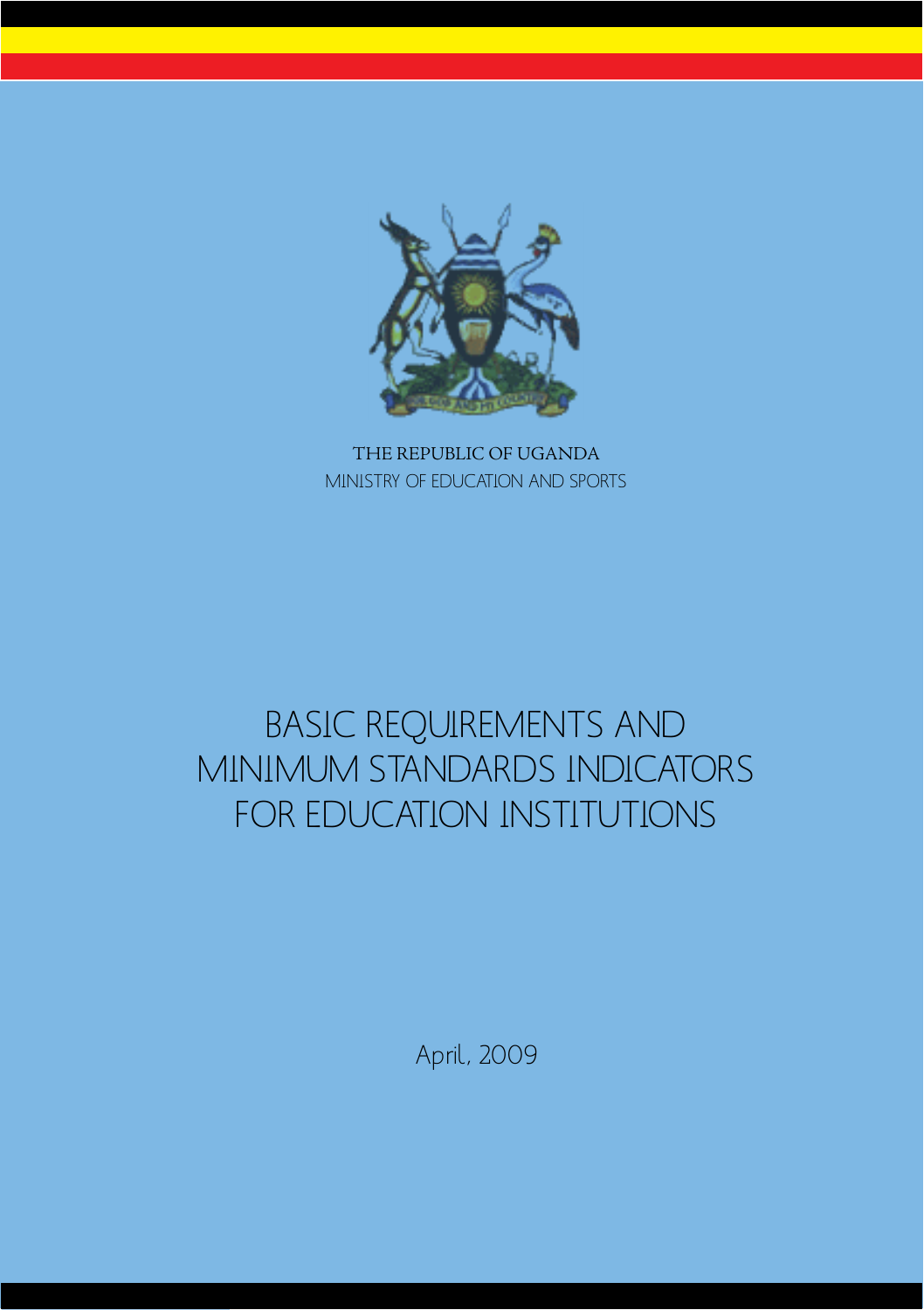Basic Requirements and Minimum Standards Indicators for Education Institutions **3**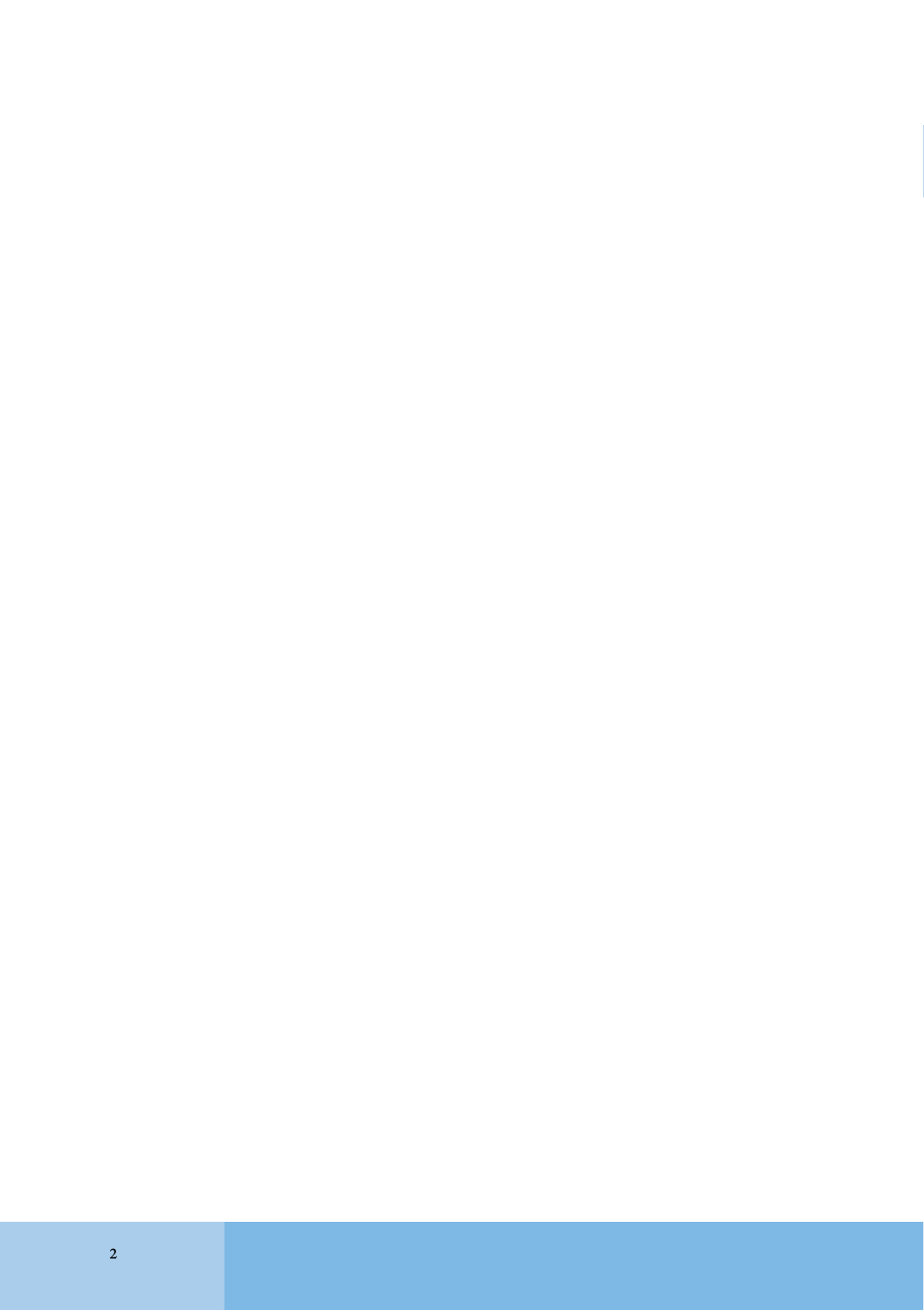#### Background:

In 2001 the Ministry of Education and Sports (MoES) issued the Basic Requirements and Minimum Standards Indicators for Education Institutions (BRMS) to schools and other relevant stakeholders to guide the organization and management of educational institutions. However, awareness and compliance by schools are still inadequate. Poor and/or disastrous outcomes and occurrences such as strikes, school fires, internal strife, child abuse, grievances or unresolved conflicts (within schools) and other forms of poor school performance are a clear manifestation of this inadequacy. It was therefore decided that the BRMS be reviewed to make them more responsive to emerging issues in educational institutions.

This BRMS has been reviewed by a multi-sectoral team comprising of members from the public and private sectors, development partners, international and national NGOs and other organizations. The activity was undertaken under the coordination of the Directorate of Education Standards, with a view of fulfilling the MoES' vision of "Provision of Quality and Appropriate Education and Sports Services for All".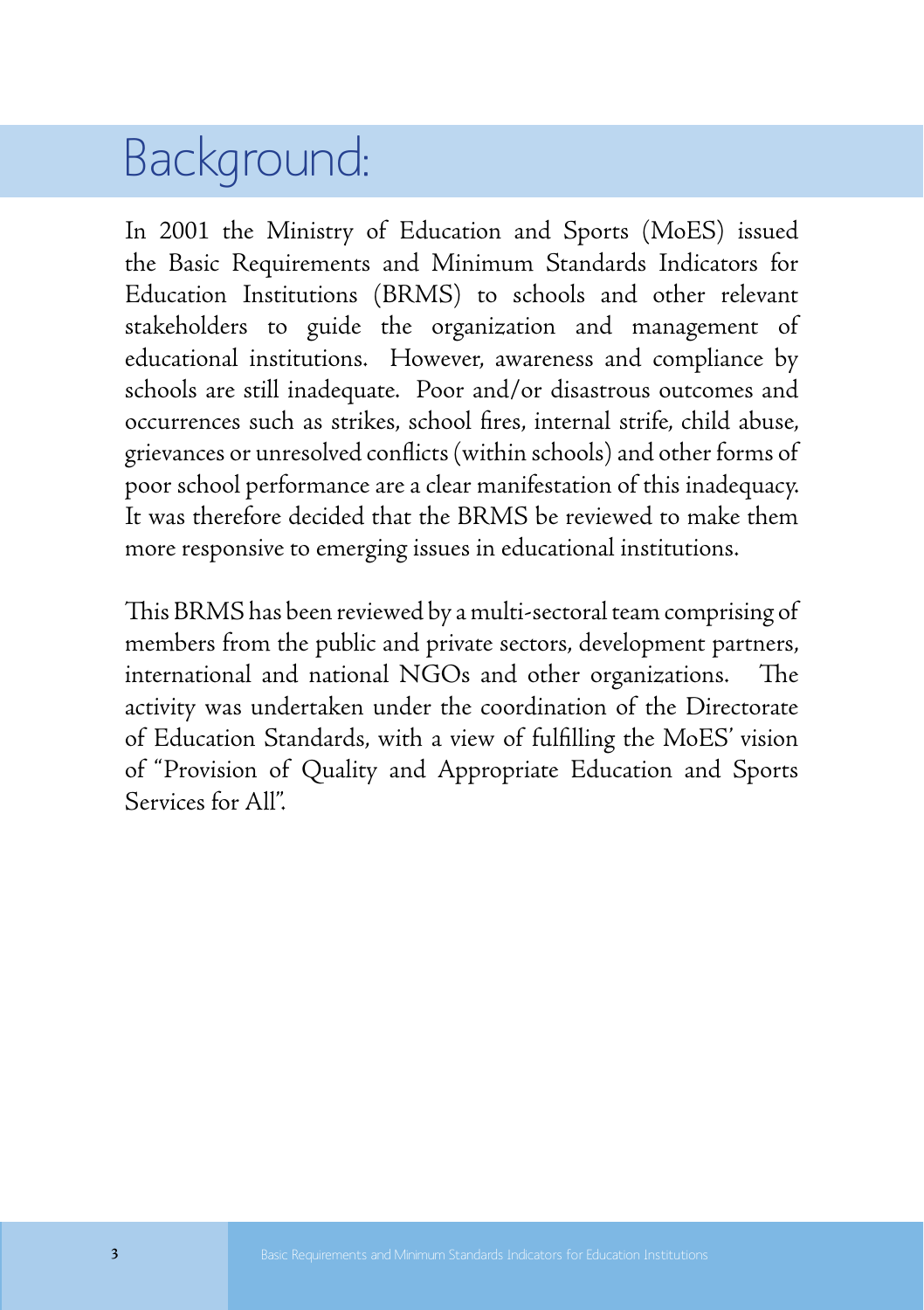### Scope

The BRMS cover all levels of education-Pre-primary, Primary, Secondary, BTVET and Teacher Education. Comprehensive operationalization of the BRMS will require cross referencing with relevant documents cited in the text, and the respective guidelines issued from time to time.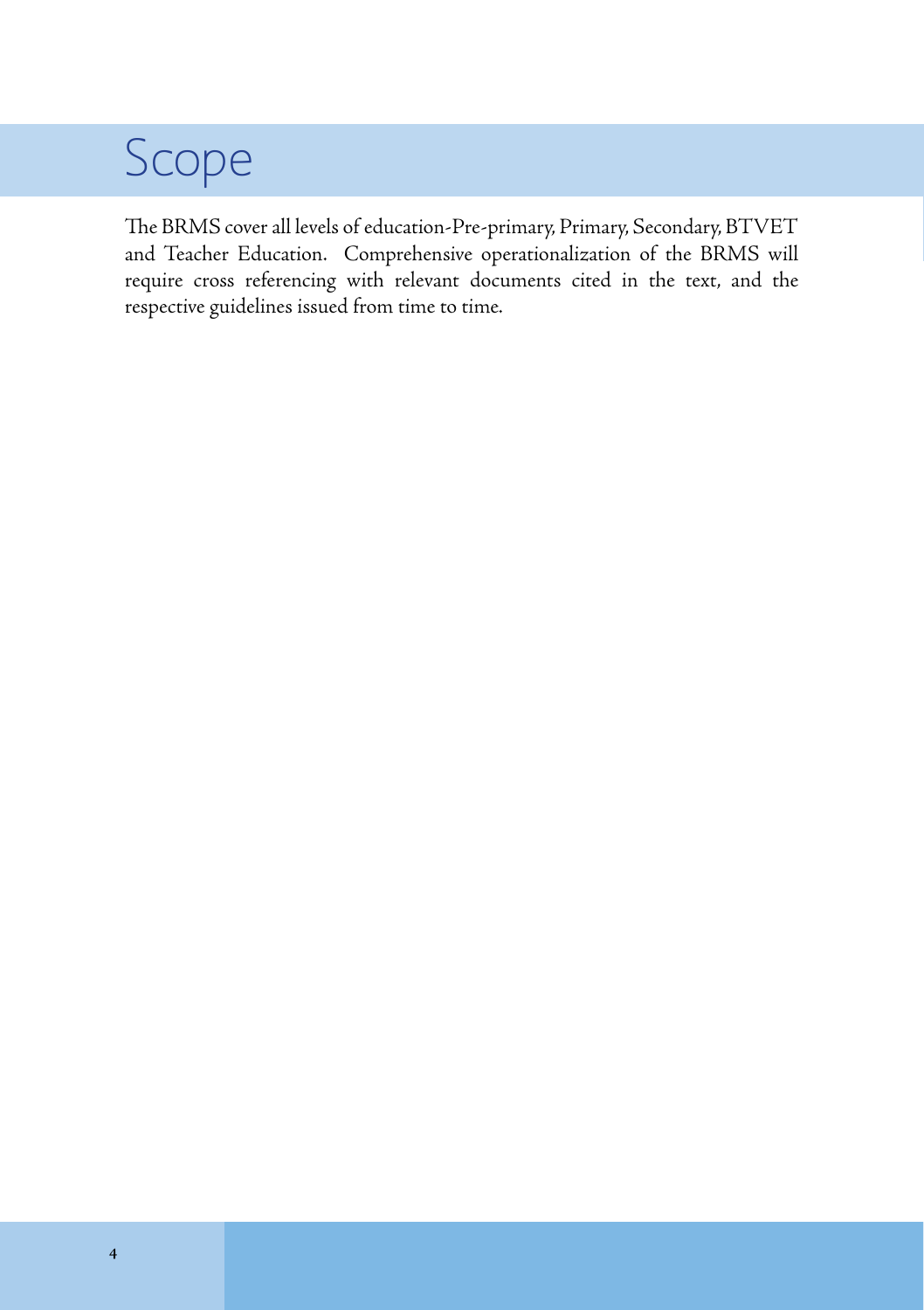### Definition of Key Concepts/ phrases:

Basic Requirements means the minimum necessities for the provision of quality education and training in education institutions.

Minimum Standards Indicators refer to the basic set measures or benchmarks of expected performance and achievement for effective teaching, learning and institutional management.

Teacher refers to all cadres of staff who deliver lessons.

Child Friendly Schools (CFS) refer to Schools which promote the social, physical, moral and intellectual well being of a child.

The success or failure of an educational institution will be measured against performance regarding the following indicators:

- 1. Overall Management
- 2. Provision and Management of Structures and Facilities
- 3. Staff Organization and Development
- 4. Organization and Management of Teaching and Learning Processes
- 5. Organization and Development of Co-curricular Activities
- 6. Learners' Organization and Development
- 7. Finance Generation and Management
- 8. Organization and Development of Institution Parents/ Community
- 9. Organization and Development of Health, Sanitation and Environment
- 10. Discipline Management and Development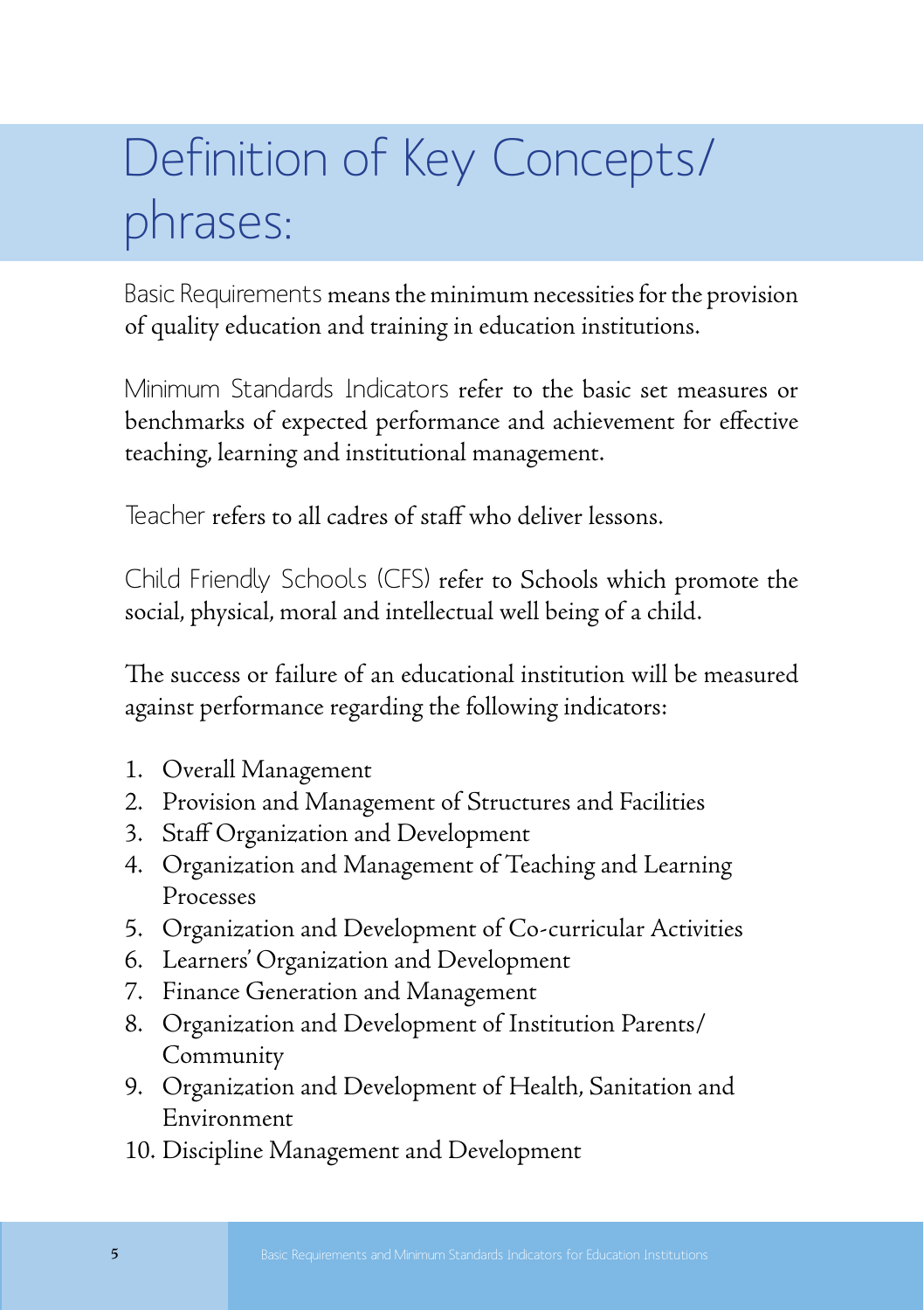- 11. Time Organization and Management
- 12. Organization and Management of Institution Safety and Security
- 13. Provision and Management of Boarding facilities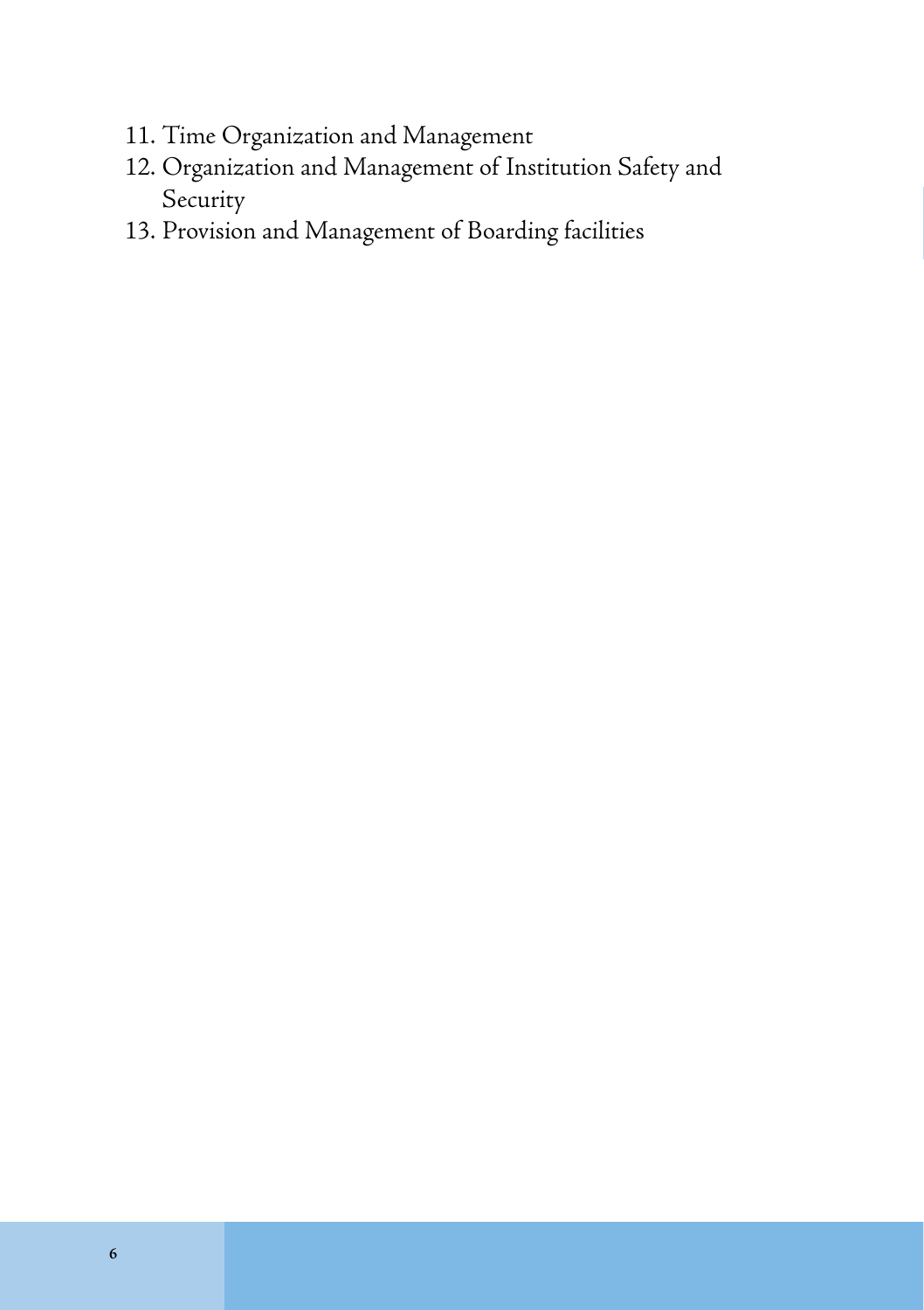### Indicator 1 Overall Management

- a) The National Flag and Flag pole
- b) A Mission statement
- c) A Motto
- d) A Vision
- e) An Annual Work Plan.
- f) An Institution Management Structure (displayed)
- g) Management information and records:
	- i) Institution Management Committee/Board of Governors Governing Council File
	- ii) School Inspection file
	- iii) Discipline Committee file
	- iv) Staff Meetings file
	- v) Finance Committee file
	- vi) Co-curricular Activities Committee file
	- vii) Staff Appraisal file: Termly and annual
	- viii) Health, Sanitation and Environment Committee file.
	- ix) Safety and Security Committee file
	- x) Institution Parents Community file
	- xi) Learners' Organization and Development file
	- xii) A personal file for each member of staff
	- xiii) A personal file for each student
	- xiv) Admission file
	- xv) A file for each department (e.g. Maths, English, etc)
	- xvi) Examinations file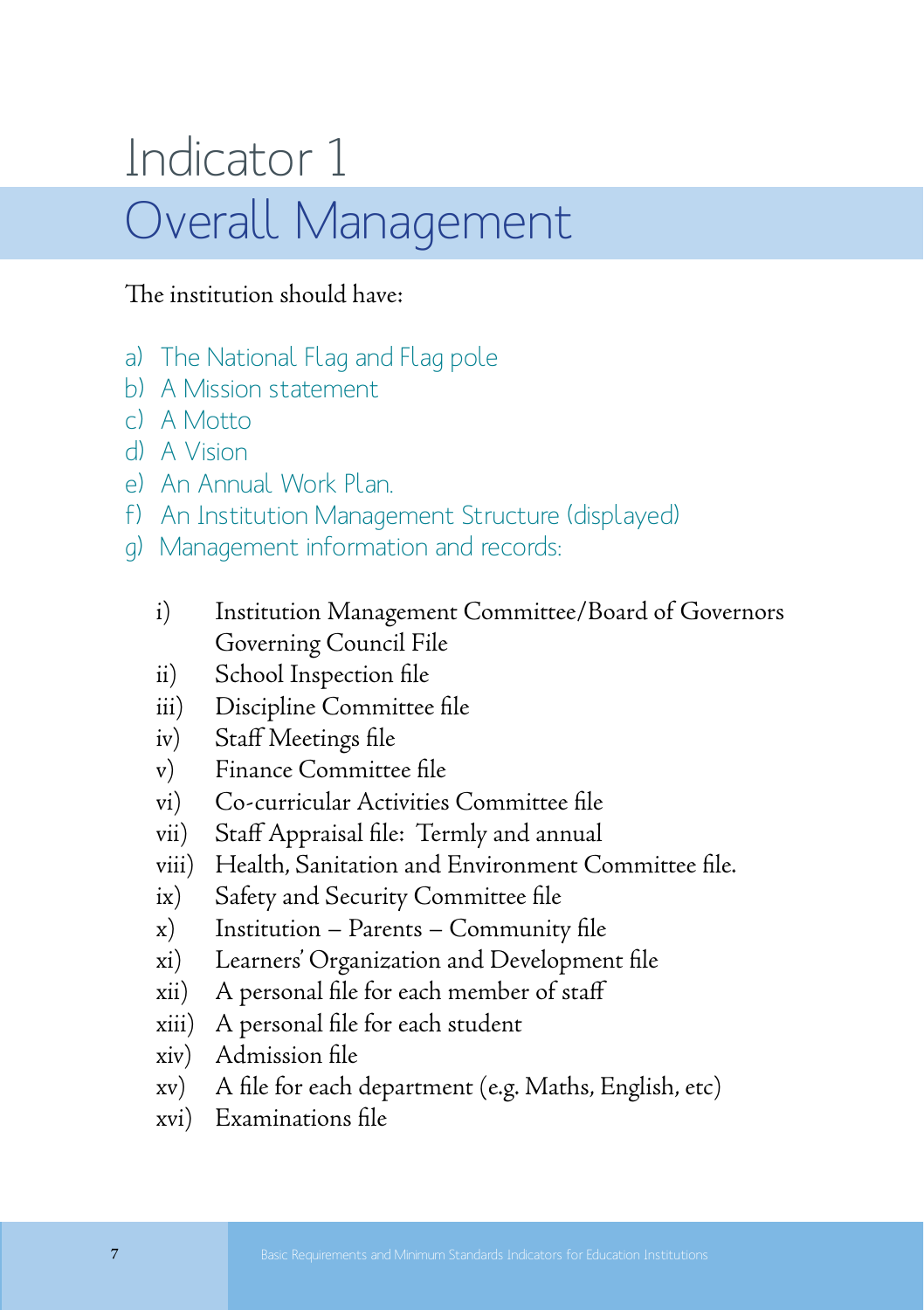- xvii) School Practice file (Teacher Education)
- xviii) Industrial Training/ Internship file (Business/Technical/ Vocational)
- xix) Visitors' book
- xx) Log Book for major events and comments by visitors
- xxi) Staff Duty Roster book
- xxii) Staff daily attendance book
- xxiii) Stores inventory book
- xxiv) Correspondence receipt/delivery book
- xxv) Punishment and Reward Records book
- xxvi) Finance Diary (Quick financial jottings)
- xxvii) Desk Diary
- xxviii) File index book
- xxix) Continuous Assessment/course work record file; Cumulative record card
- h) Relevant Statutory/Policy Documents and other instruments for Institution Management:
	- i) The National Constitution (1995)
	- ii) The Local Governments Act (1997)
	- iii) Local Governments Financial Regulations (1998)
	- iv) Government White Paper on Education (1992)
	- v) The Education Act 2008
	- vi) The Teaching Service Commission Regulations (1994) and 1996 (the Professional Code of Conduct)
	- vii) The Management Committee Rules/Board of Governors Rules and Regulations (1994)
	- viii) Relevant level National Curriculum and Syllabuses
	- ix) The Public Health Act
	- x) The Children Statue (1996)
	- xi) Children Act Cap 59 (2000)
	- xii) Security Guidelines to Educational Institutions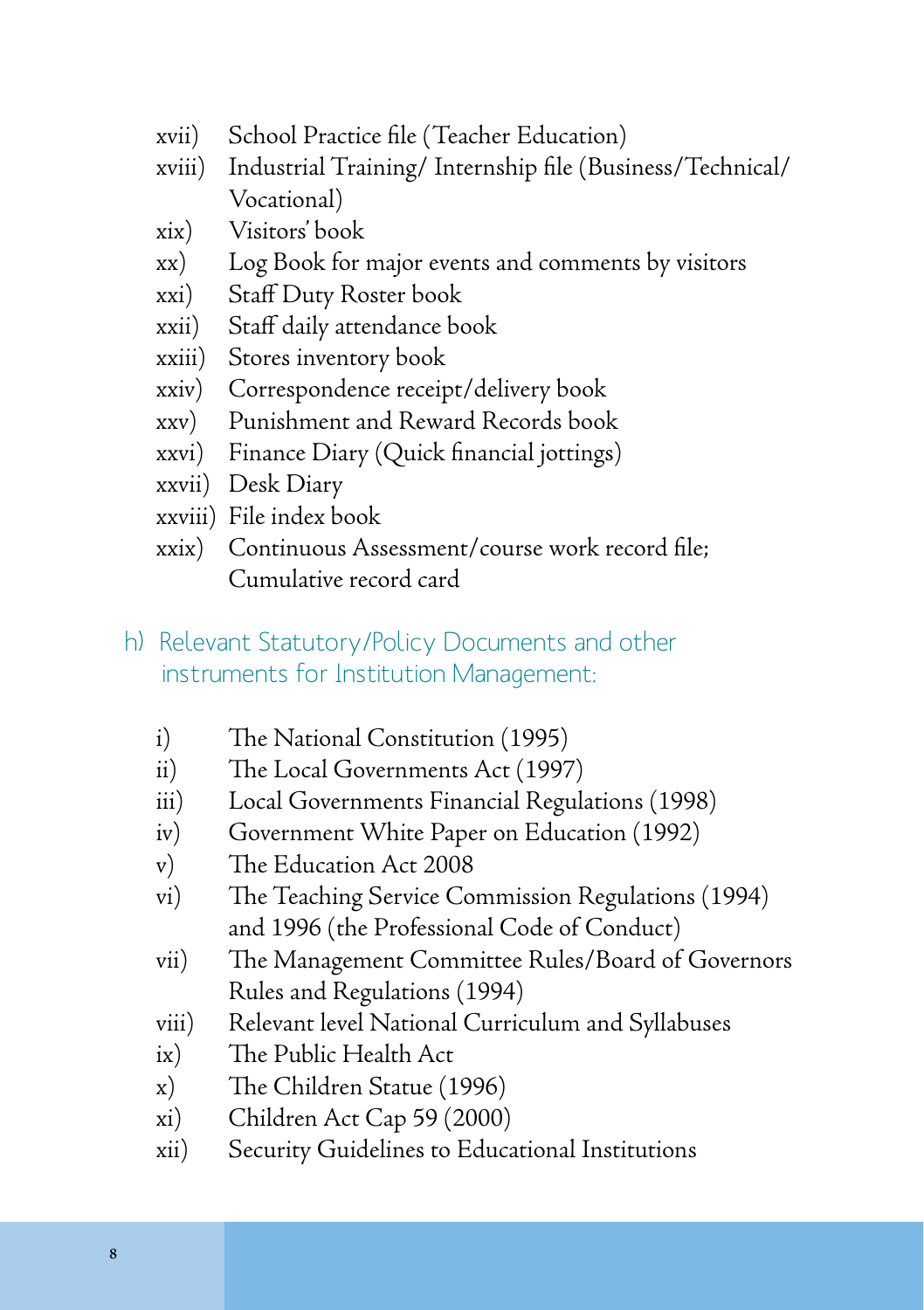- xiii) Alternatives to Corporal Punishment (2008)
- xiv) The Human Rights convention
- xv) General timetable (displayed)
- xvi) Institution Rules and Regulations (displayed)
- xvii) Programme of key activities/meetings (displayed)
- xviii) Duty roster (displayed)
- xix) Institution Prospectus (not primary)
- xx) Up-to-date staff/list with qualifications and teaching subjects/courses for post primary teachers
- xxi) Schedule of duties of staff (displayed)
- xxii) Relevant guidelines, policies and circulars issued from time to time
- xxiii) Institution basic means of transport
- xxiv) African charter on the rights and welfare of the child
- xxv) Road safety and highway code
- xxvi) Basic means of transport
- xxvii) BRMS booklet
- xxviii) An institution bank account
- xxix) Clear institution land-ownership documents (Land certificate, land agreement papers, written documents on offer of land)
- xxx) Child friendly school checklist
- i) Institution committees:
	- i) School Management/Board of Governors committees
	- ii) Staff Finance Committee
	- iii) Staff Academic Committee
	- iv) Staff Discipline Committee
	- v) Staff Co-curricular Activities Committee
	- vi) Staff Health, Sanitation and Environment Committee
	- vii) Staff Safety and Security Committee
	- viii) Learners' Council /Prefects Body
	- ix) Learners' Safety and Security Committee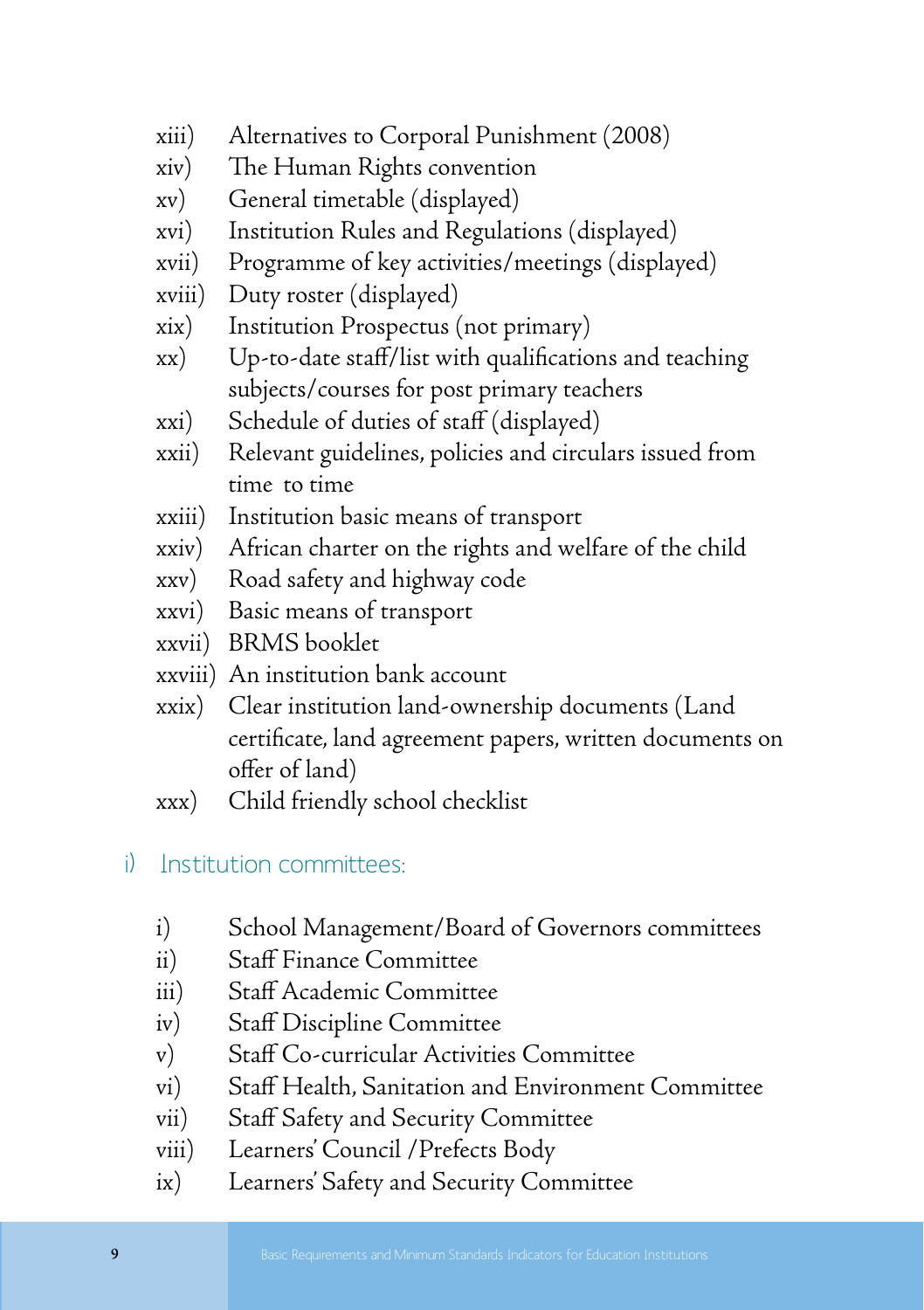#### j) A suggestion box for each of the following:

- i) Teaching and non-teaching staff<br>ii) Learners
- ii) Learners<br>iii) Parents a
- Parents and the community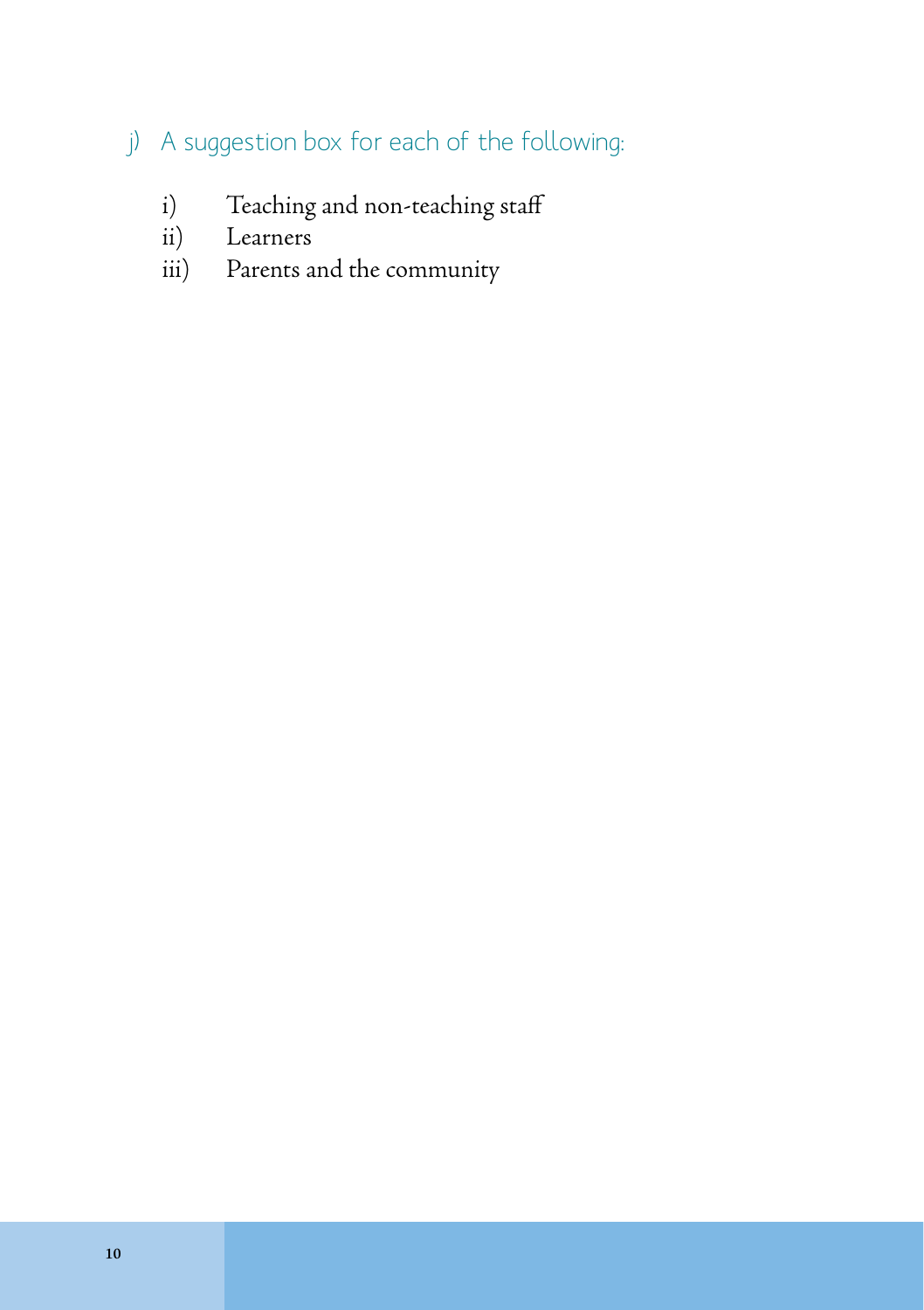### Indicator 2 PROVISION and MANAGEMENT of STRUCTURES and FACILITIES

- a) A clear signpost showing:
	- i) Name of institution
	- ii) Government or Private (in case of Private indicate LICENCED OR REGISTERED by Ministry of Education and Sports)
	- iii) Post Office Box Number
- b) Institution land and general school environment should have the following:
	- i) Clear access road to the institution with an arrow indicating direction
	- ii) Clearly demarcated boundaries
	- iii) A properly hedged or fenced compound
	- iv) Clearly marked footpaths for both normal learners and learners with visual impairment
	- v) Windbreaks and shade trees
	- vi) Flower gardens
	- vii) Clearly marked protected green areas of the compound
	- viii) Waste disposal pits
	- ix) Dust bins strategically positioned on the institution compound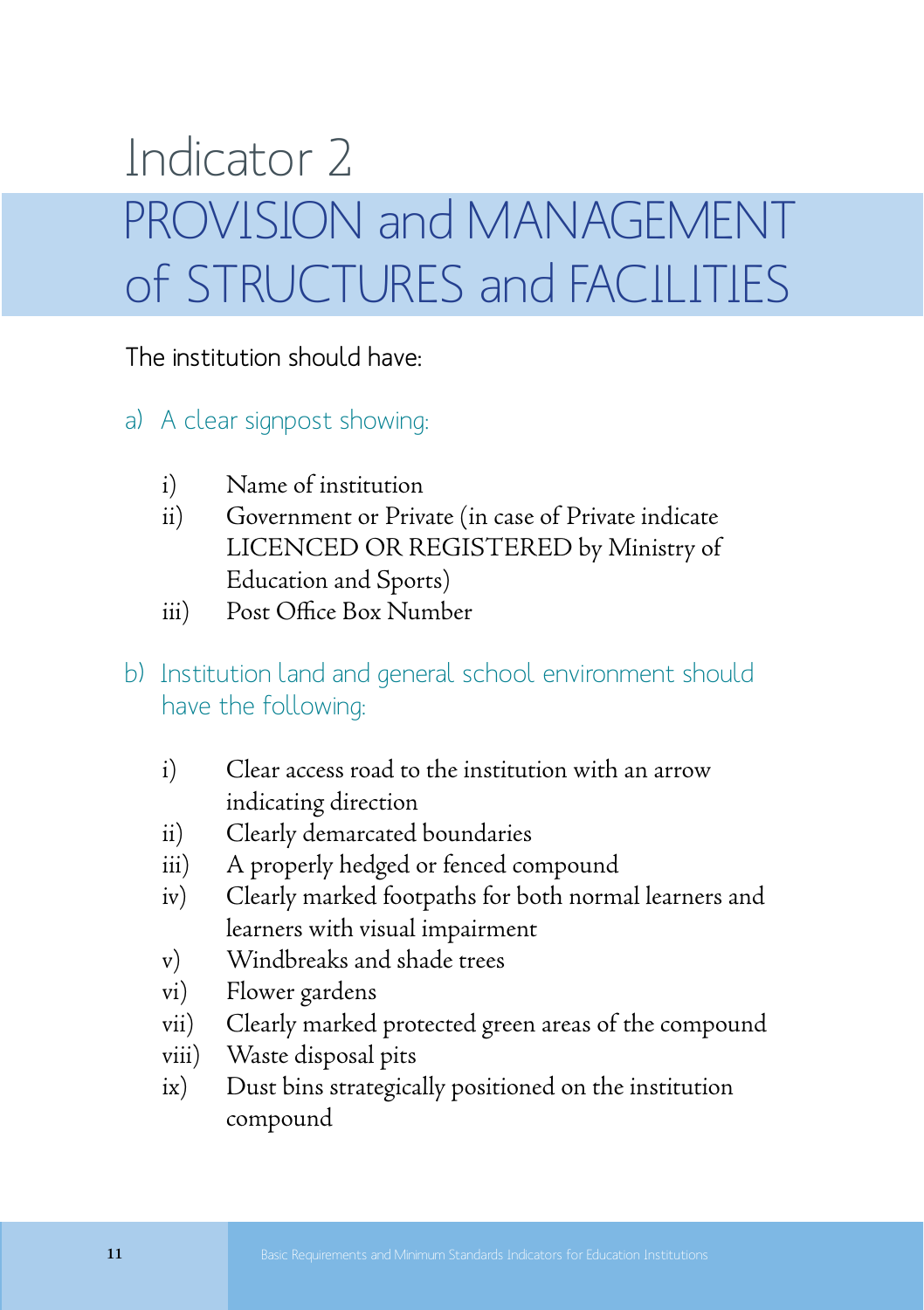- x) Learners' gardens
- xi) Accessible safe water supply
- xii) Sufficient light in the classrooms
- xiii) Adequate aeration in classrooms
- xiv) Properly marked areas for games and sports
- xv) A distraction –free atmosphere (environment)
- c) School / Institutional Buildings:
	- i) Every school must have plans and architectural drawings that are approved by relevant authorities as stipulated in; Occupational Safety and Health Act. 2006, Local Government Act. National Environment Act. 2000, Education, (safety and health) regulations, Public Health Act. 1964, and other relevant laws.
	- ii) Special facilities such as laboratory, dining hall, dormitories, workshops, computer laboratory and Sick Bay should adhere to relevant laws.
	- iii) Building design must address the requirements of children with special needs.
	- iv) Buildings must have completion and occupational permit issued by the Approving Authority.
	- v) The area public health office should approve school sites
	- vi) Blocks must be separated by voids to deter fire from spreading.
	- vii) Every school building must have a lightening conductor.
	- viii) Schools in rented premises should have tenancy agreement running for at least one complete cycle for their level.
- d) Institution structures must be safe for both normal learners and those with special needs:
	- i) A head of institution's office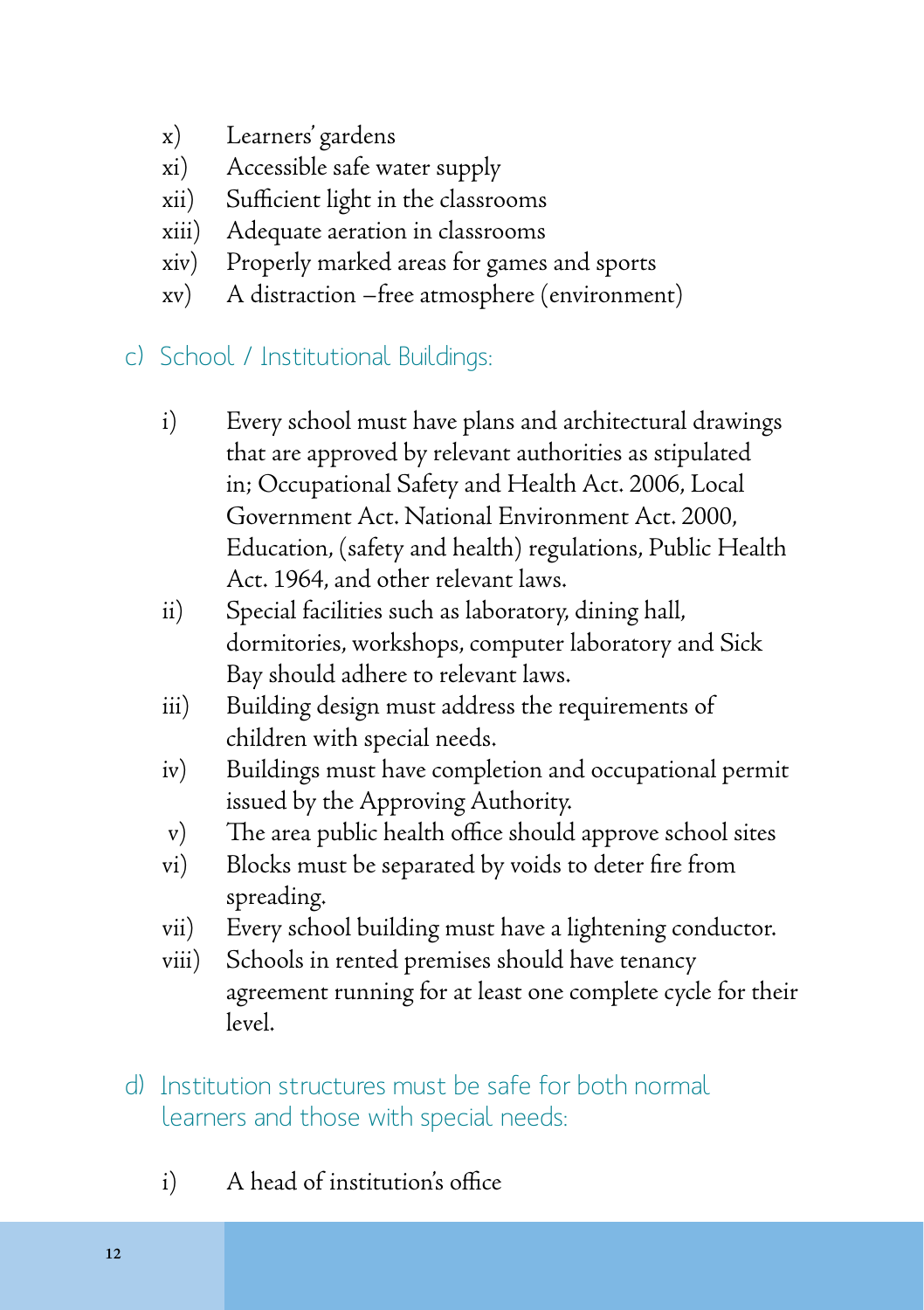- ii) A staffroom
- iii) A general store
- iv) A kitchen (where necessary)
- v) Ramps for easy access
- vi) A class/lecture room for every group taught
- vii) A library (a reading corner for primary)
- viii) A laboratory/ multi-purpose science room (not for primary)
- ix) A workshop for each business, technical and vocational course (business, technical and vocational institutions)
- x) A typing/computer room (business institutions)
- xi) A book store
- xii) A head of institution's house within the compound
- xiii) Resting place for pupils (pre-primary and primary)
- xiv) A provision for the storage of instructional materials
- e) Health and Sanitation facilities:
	- i) Separate pit latrine/toilet for:
		- Male learners
		- Female learners
		- Institution male staff
		- Institution female staff
		- Special needs learners and staff
	- ii) A separate urinal shelter for:
		- Male learners
		- Institution male staff
		- Special needs learners and staff
	- iii) A well-equipped first aid box
	- iv) Hand-washing facility
	- v) Safe drinking water
	- vi) Washing room/facility for the girl child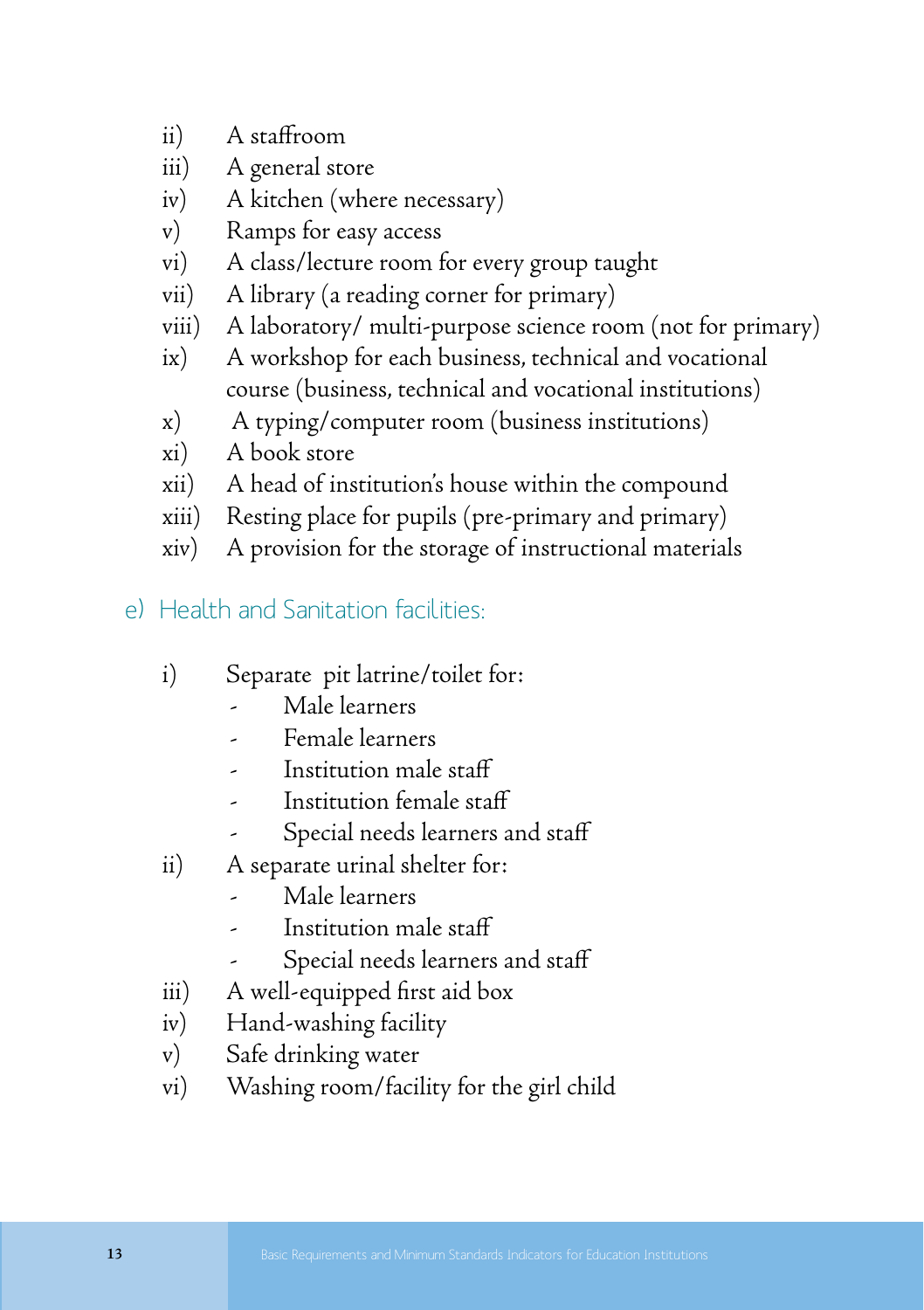# Indicator 3 Staff Organization and Development

- a) Staff establishment as laid down by the Ministries of Education and Sports and Public Service
- b) List of teaching staff and their qualifications (displayed)
- c) Qualified, registered teachers and untrained teachers licensed by the Ministry of Education and Sports
- d) A trained teacher for every subject/course/class
- e) Each teacher in addition to teaching involved in at least one other activity in the institution
- f) List of teachers in each department/section
- g) At least three staff meetings in a term before beginning, in the middle and at the end of term
- h) Full-time teachers
- i) Every teacher evaluated at least three times a term by the institution head/ deputies
- j) Reports on evaluation of teachers' work by the head of institution
- k) List of support staff and their responsibilities
- l) Reports on seminars/workshops organized at least once a term for the teaching staff
- m) Self performance appraisal reports by teachers (termly)
- n) Staff performance appraisal reports by the head of institution
- o) Guidelines for induction of new staff by the head of institution
- p) Functional Senior Woman and Senior Man Teacher (SWT/SMT)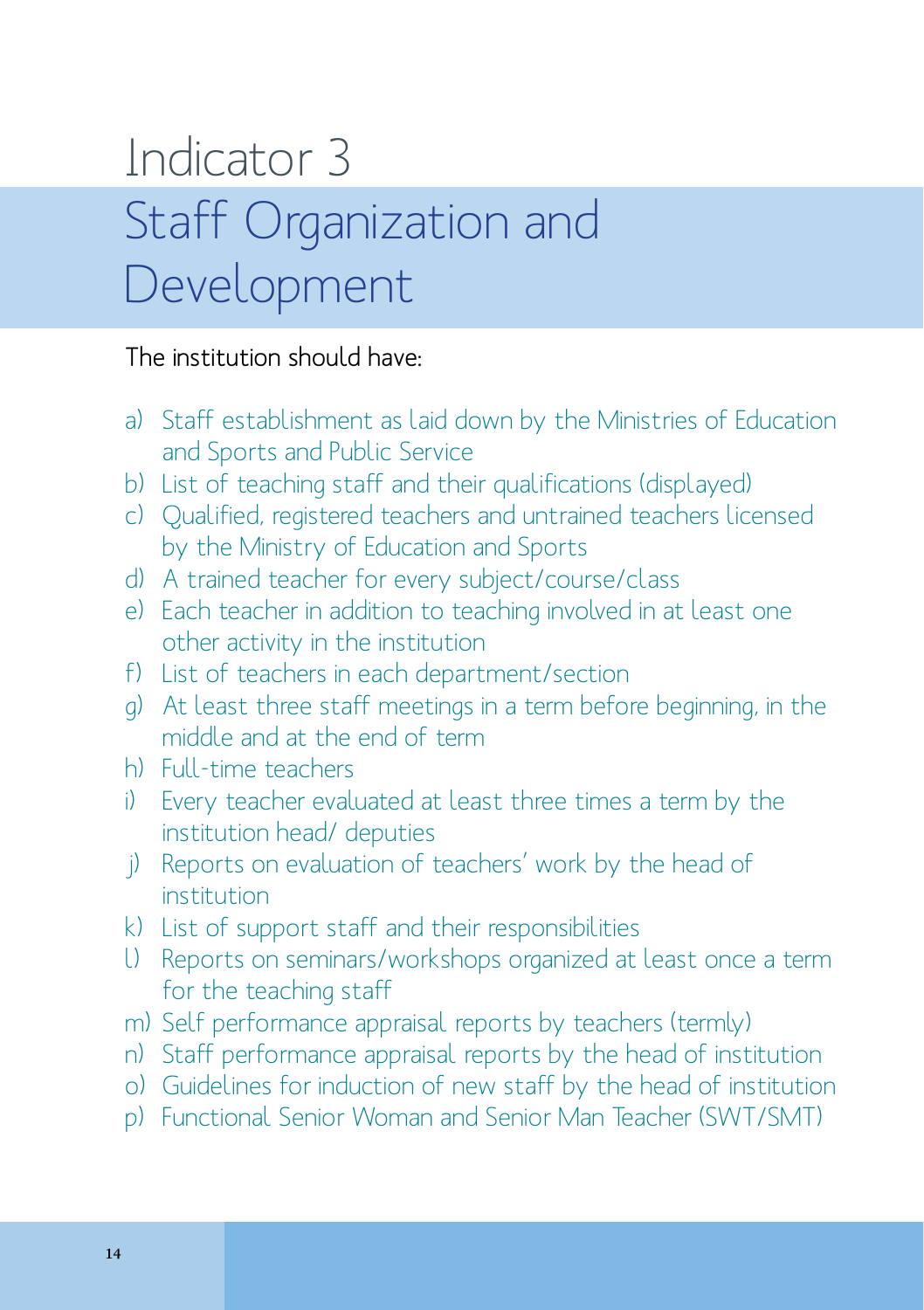# Indicator 4 ORGANIZATION and MANAGEMENT of TEACHING and LEARNING PROCESSES

#### a) The institution should have:

- i) At least one textbook for each core subject
- ii) Teacher's guide for each core subject
- iii) At least 5 core text books per programme (BTVET)
- iv) A learning framework (Pre-Primary)
- v) A curriculum
- vi) Teachers' guide
- vii) A simple weather station (with rain gauge, thermometer and wind vane)
- viii) A school bell/gong/drum/bugle
- ix) At least 5 microscopes (not for primary)
- x) At least 5 external chalk boards for drawing and writing  $(PTCs)$
- xi) At least 10 hoes, 10 slashers and 10 pangas
- xii) A radio

#### b) Every lecture/class room should have:

- i) A dictionary and a sign language dictionary (for inclusive schools)
- ii) A map of Uganda East Africa and the World/Globe (not for lower primary)
- iii) Adequate space (for teacher's movement)
- iv) A dust bin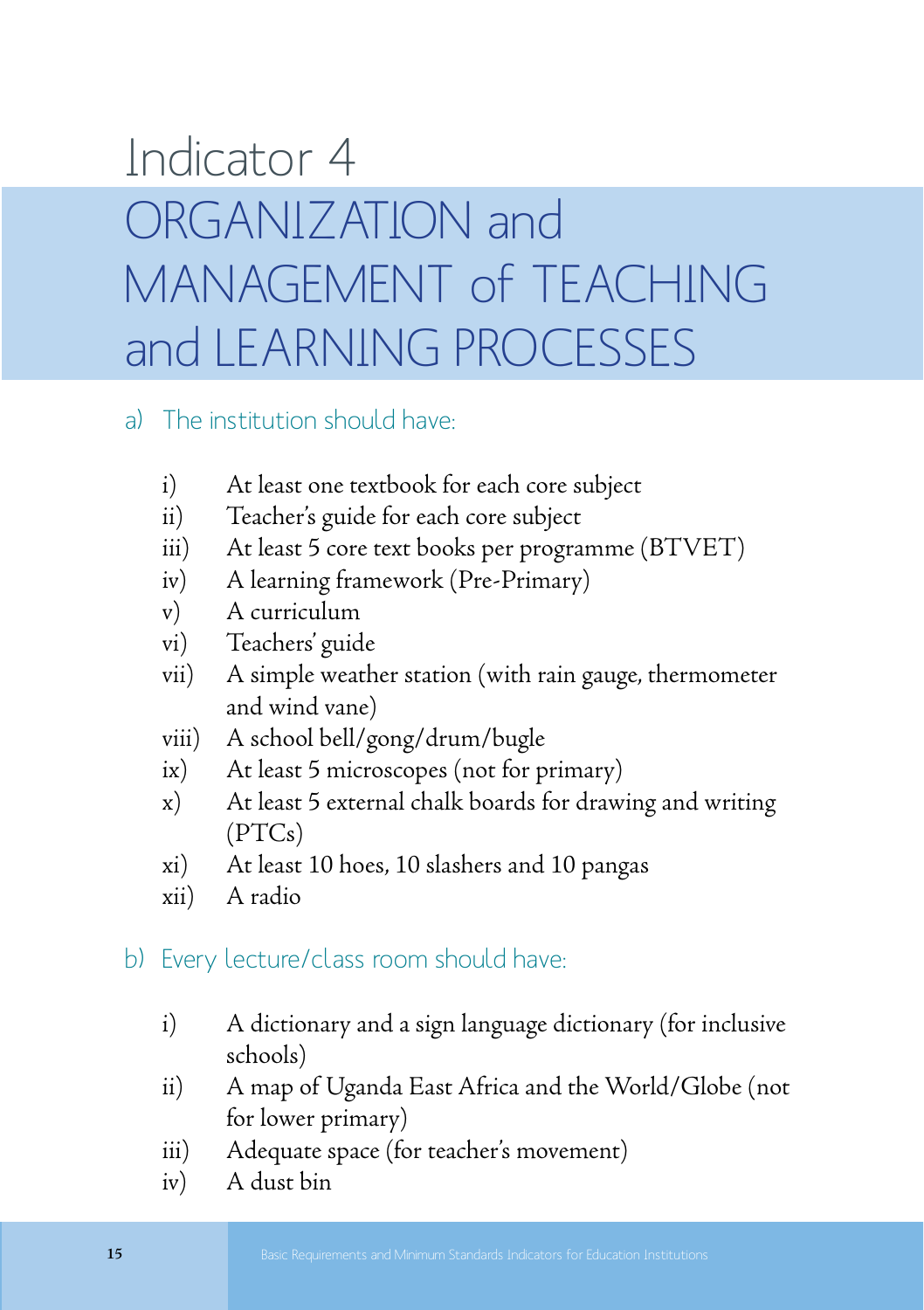- v) A wall clock
- vi) A teacher's chalkboard drawing instrument set
- vii) A set of mathematical instruments
- viii) A clinical thermometer (primary and secondary)
- ix) A weighing balance improvised (primary)
- x) Chalk (white and coloured)
- xi) A whistle
- xii) A magnifying glass
- xiii) A packet of test tubes
- xiv) A beaker
- xv) Cupboard for locking up teaching and learning materials and equipment
- xvi) Learners' work display space (walls, corners, etc.)
- xvii) A magnet

#### c) Every teacher should have:

- i) A scheme of work for each subject and class taught
- ii) A lesson plan for each lesson
- iii) A record of work book/file
- iv) A record of learners' progress
- v) A record of learners' attendance per subject (secondary)
- vi) Learners' admission records
- viii) A record of learners' daily attendance (primary)
- ix) Record of class Continuous Assessment

#### d) Class/Lecture room facilities/provisions:

- i) A raised seating facility for every learner
- ii) A chalkboard
- iii) A chalkboard duster
- iv) A teacher's chair and table
- v) A class timetable (displayed)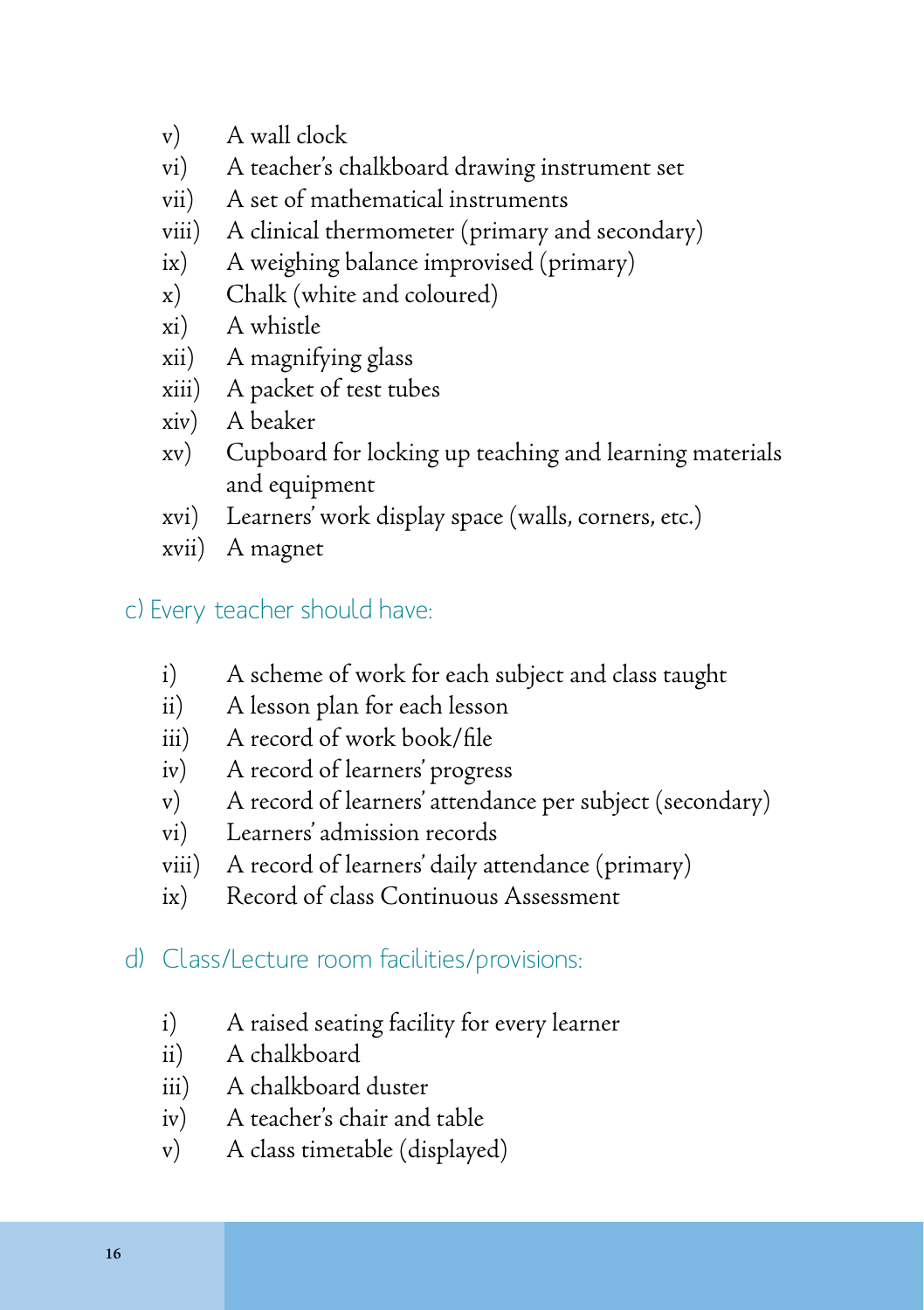- vi) A class duty roster (displayed)
- vii) A class daily attendance record (displayed)
- viii) A class register for morning and afternoon
- ix) A lesson attendance register (kept by each subject teacher)
- x) Class notice board
- xi) Proper aeration and lighting
- xii) A teacher's daily lesson teaching register (kept by the class prefect)
- xiii) Learning area (ECD)
- xiv) A rack for storage
- xv) Seating & writing facilities appropriate to children's age
- e) Teachers' lesson plans should show evidence of the following range of teaching techniques as appropriate for each lesson:
	- i) Oral questions
	- ii) Dictation
	- iii) Mental work
	- iv) Learners' group work/individual work
	- v) Discussion
	- vi) Activities for learners with SNE (where applicable)
	- vii) Problem –Solving
	- viii) Role-play
	- ix) Project work
	- x) Practical work
- f) For effective teaching and learning, each learner's progress should be evaluated as follows:
	- i) At the end of each lesson, the learner answers oral and written questions.
	- ii) At the end of each topic, the learner answers oral and written questions.
	- iii) The learner does at least one homework/independent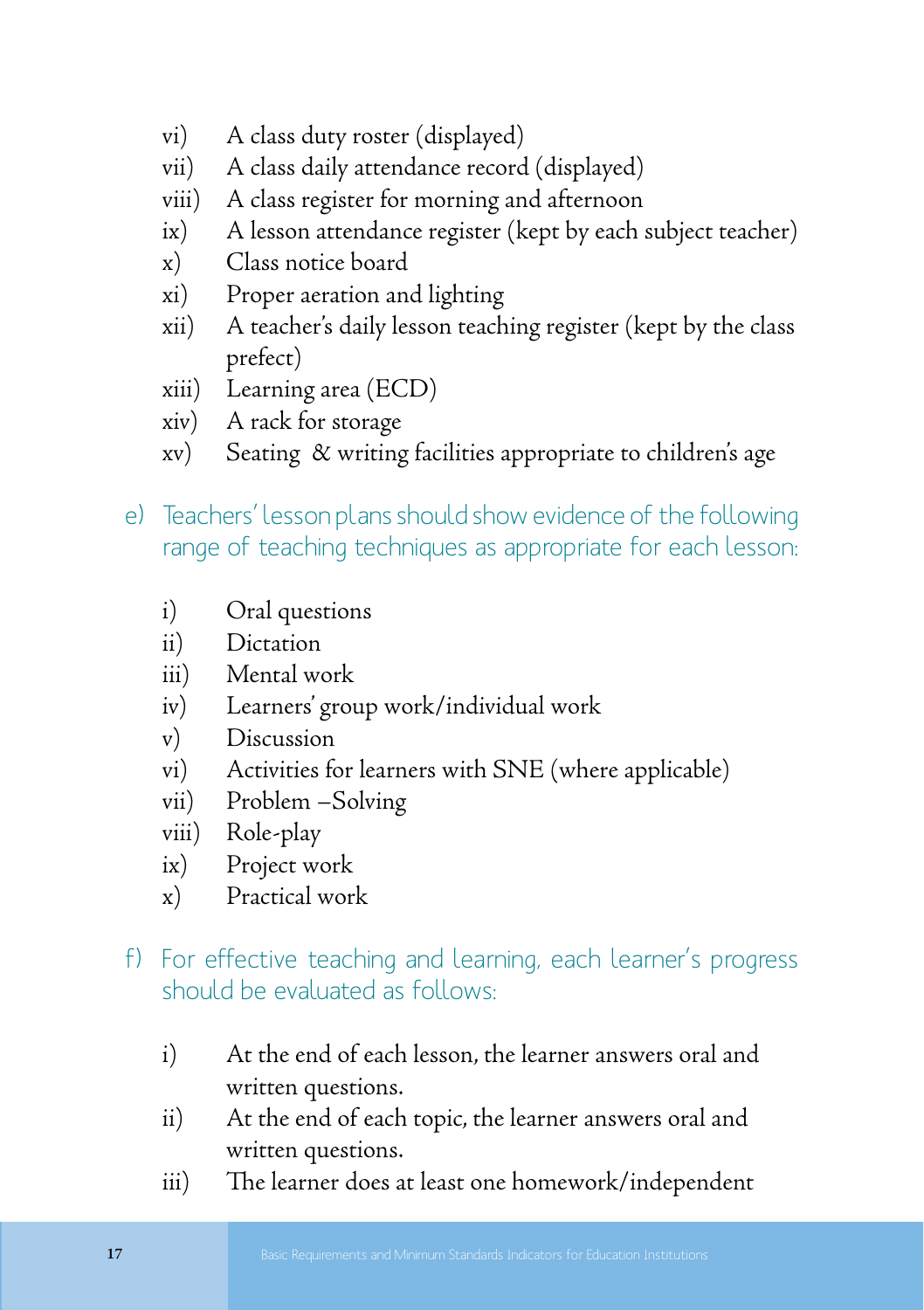work per subject per month.

- iv) At the end of each term the learner does end-of-term examinations.
- v) At the end of term the learner takes home an evaluation report showing his/her performance (not for tertiary institutions).
- g) Each subject is headed by a member of the teaching staff called 'Head of Subject".
- h) Each teacher teaches the minimum number of periods per week as stipulated by the MoES.
- i) Each lesson takes the minimum duration as stipulated in the curriculum.
- j) Each teaching day consists of at least eight lessons.
- k) Each head of institution and deputy head teaches a minimum of six periods per week (except ECD Centres).
- l) The institution day starts at 8.00 a.m. and ends at 5.00 p.m.
- m) The institution adheres to the official calendar issued by the Mo<sub>ES</sub>
- n) There is a Class Day for each class (not for tertiary institutions).
- o) There is a Careers' Day for learners (secondary).
- p) There is an Orientation programme for new learners.
- q) Each learner's achievement per end of competence is recorded on the individual progress record sheet (primary).
- r) Continuous assessment documented.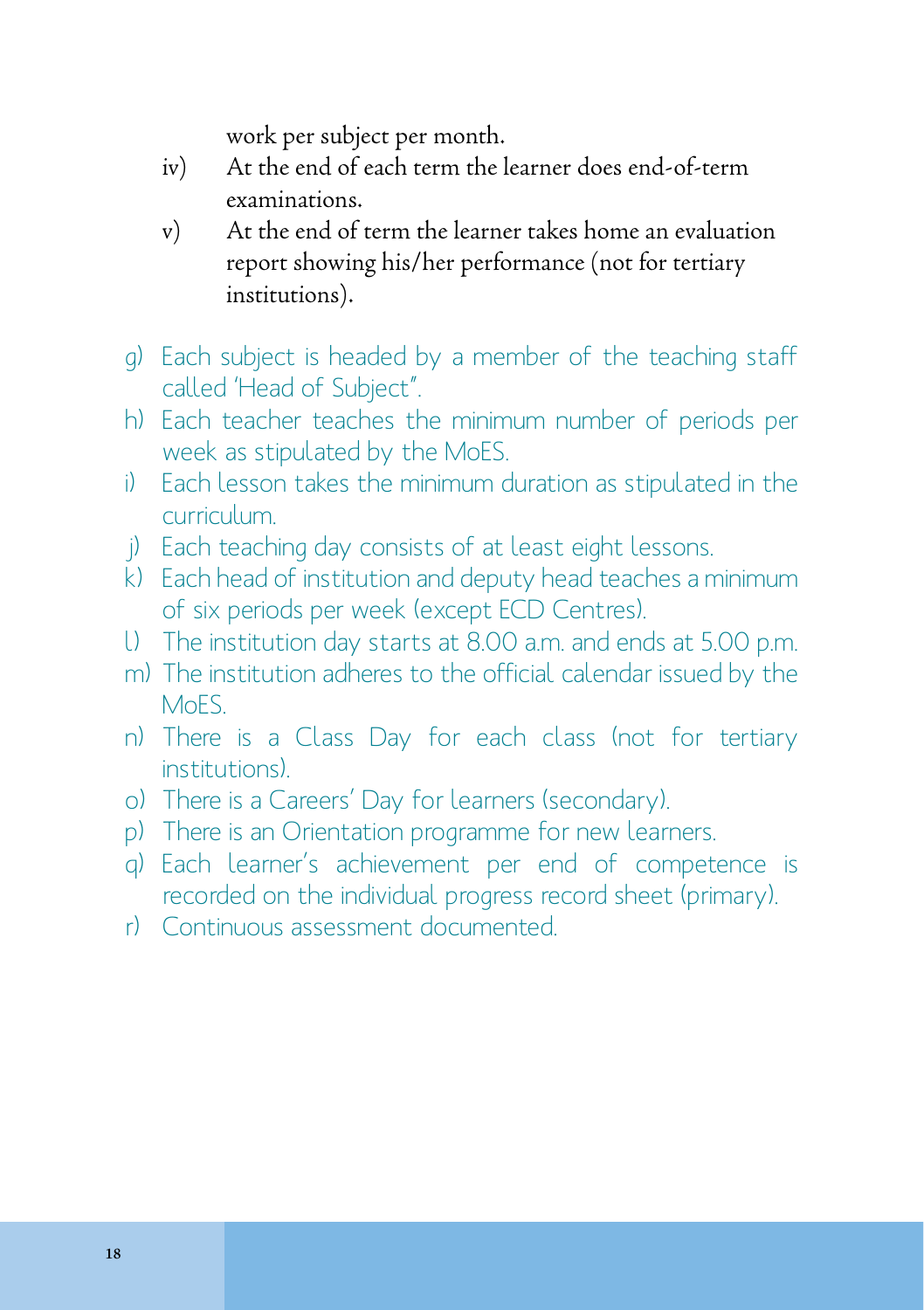# INDICATOR 5 ORGANISATION and DEVELOPMENT of CO-CURRICULAR ACTIVITIES

- a) Institution should have at least two of the following games, sports equipment or clubs:
	- i) Games and Sport:
		- Football (soccer)
		- Netball
		- Volley ball
		- Rounders (bats)
		- Popular children's traditional games.
		- Creative Sports (improvised games)
		- Athletics (field and track)
		- Cross-country
		- Basket ball
		- Cricket
		- Playgrounds/areas/field for play
		- $E_{tc}$
	- ii) In-door games:
		- Mweso
		- **Draughts**
		- Playing Cards
		- Snakes and Ladders
		- Ludo
		- Scrabble
		- Chess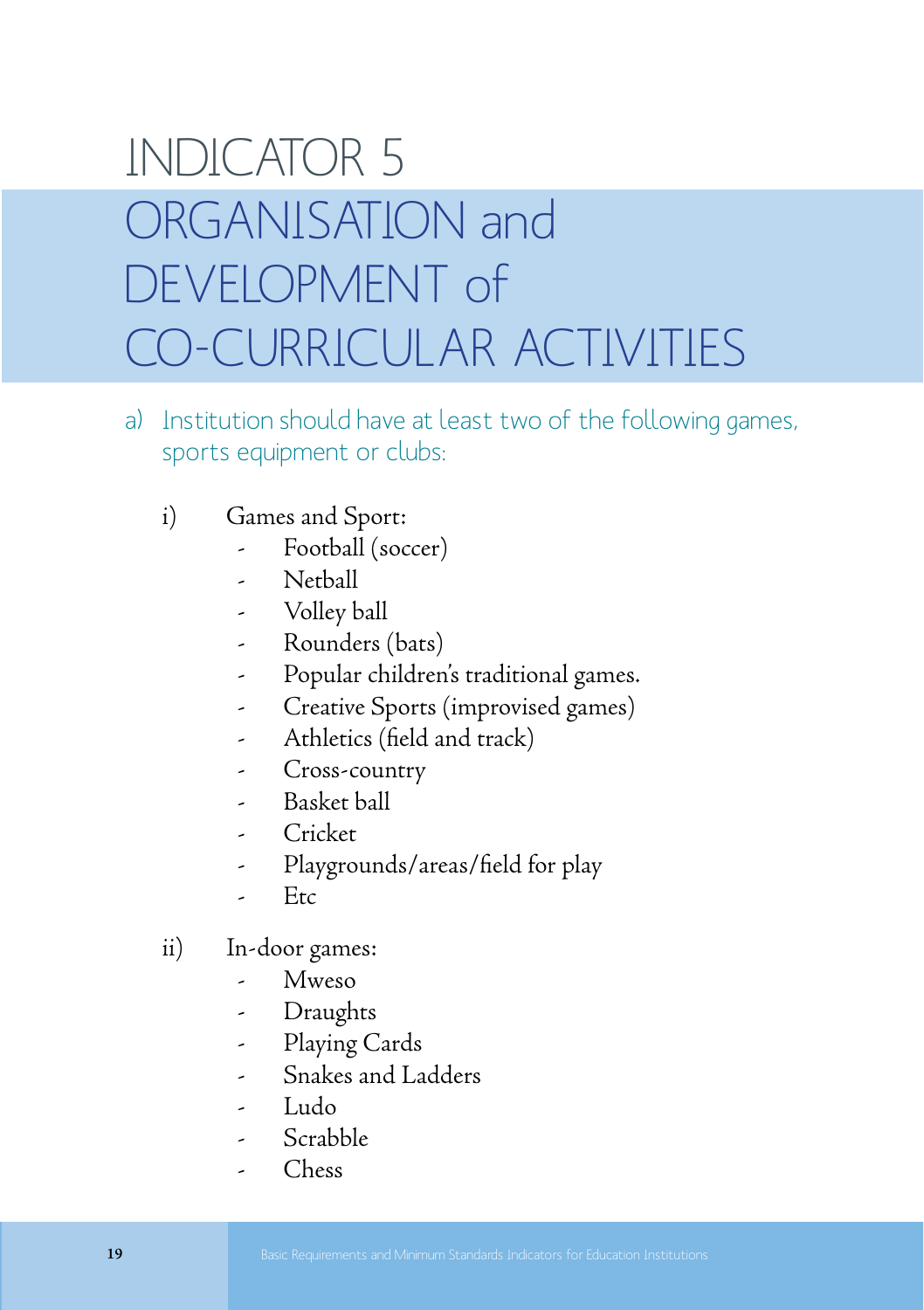- Monopoly
- Etc
- iii) Clubs:
	- Religious clubs e.g. Scripture union
	- Young club
		- • Young farmers
		- • Debate
		- • Wildlife/Environment/Health Education
		- • Scouting/Girl-guide
		- • First Aid
		- • YWCA/YMCA
		- • Music, Dance and Drama
		- • Writers'club
	- Peer clubs e.g. FEM, HIV, AIDS
	- Careers
	- Subject clubs (e.g. science and technology,
		- mathematics, art, farmers, etc.)
	- Child rights clubs
- iv) Co-curricular equipment available:
	- Balancing beams
	- Weight-lifting apparatus (improvised)
	- Skipping ropes (primary and PTCs)
	- Sandbath (pre-primary, primary and ECDs Teacher Training Institution)
	- Climbers (pre-primary, primary and ECDs, Teacher Training Institution)
	- Used tyres (pre-primary, primary and ECDs, Teacher Training Institution)
	- Swings (pre-primary, primary and ECDs, Teacher Training Institution)
	- Costumes and properties box
	- Sports equipment box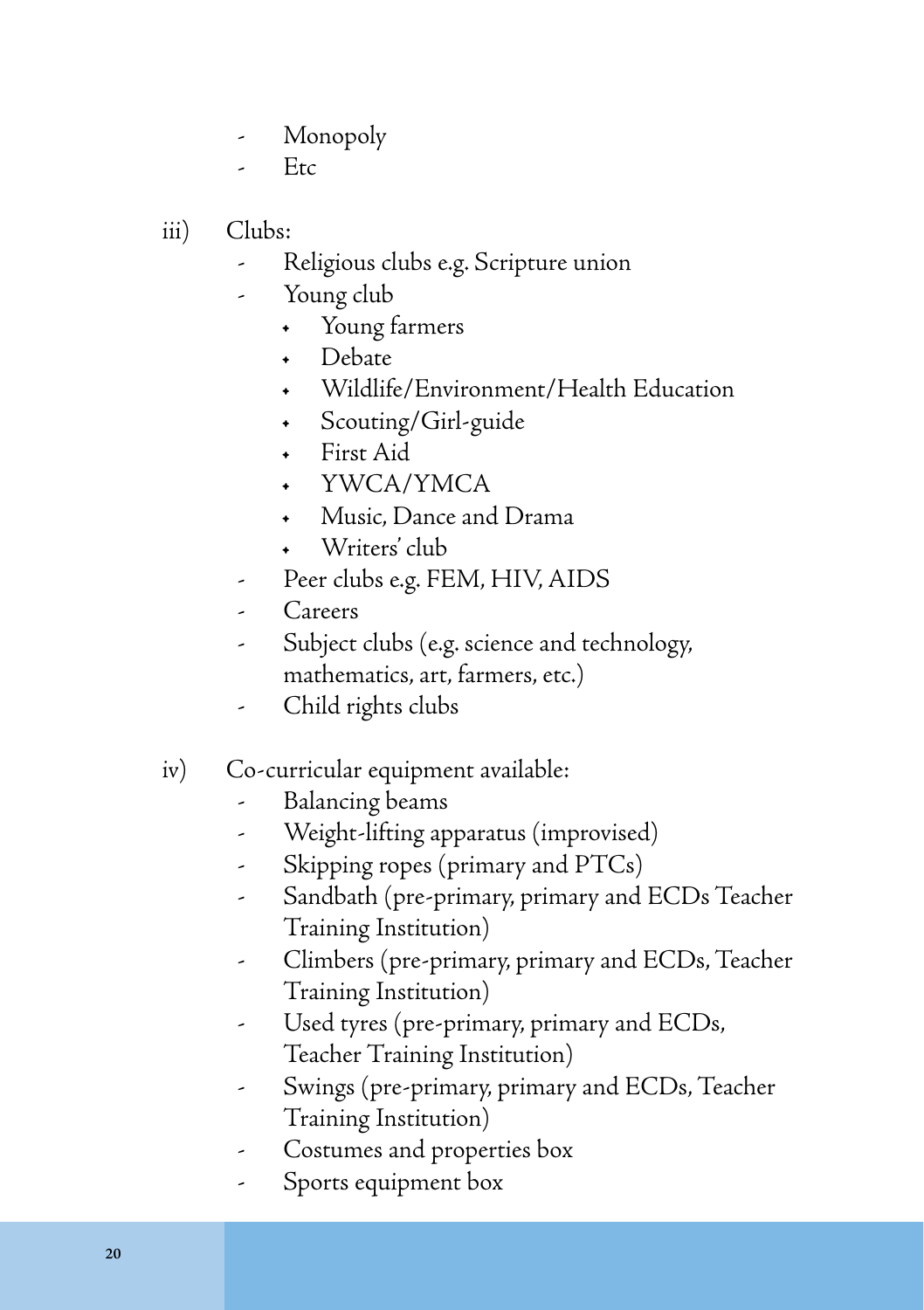- Mats
- Whistle
- b) In the institution, competitions are organized at the following levels:
	- i) Inter-class
	- ii) Inter-house
	- iii) Inter-club
	- iv) Inter-institution
	- v) Inter-district

c) The institution should have Rules and Regulations governing:

- i) Games and sports
- ii) Clubs, parties, seminars and all other student functions
- iii) Committees

#### d). In the Institution:

- i) Every learner should participate in at least one club and one game/sport per week.
- ii) At the end of formal lessons, there should be one hour set twice a week for clubs.
- iii) The above hours should be clearly indicated on the general timetable.
- e) The institution should organize social and academic activities in the year including:
	- i) A Music, Dance and Drama Concert
	- ii) A Sports/Games day
	- iii) A Science and Technology fair
	- iv) PTA for ECDs Centres
	- v) Excursions for Learners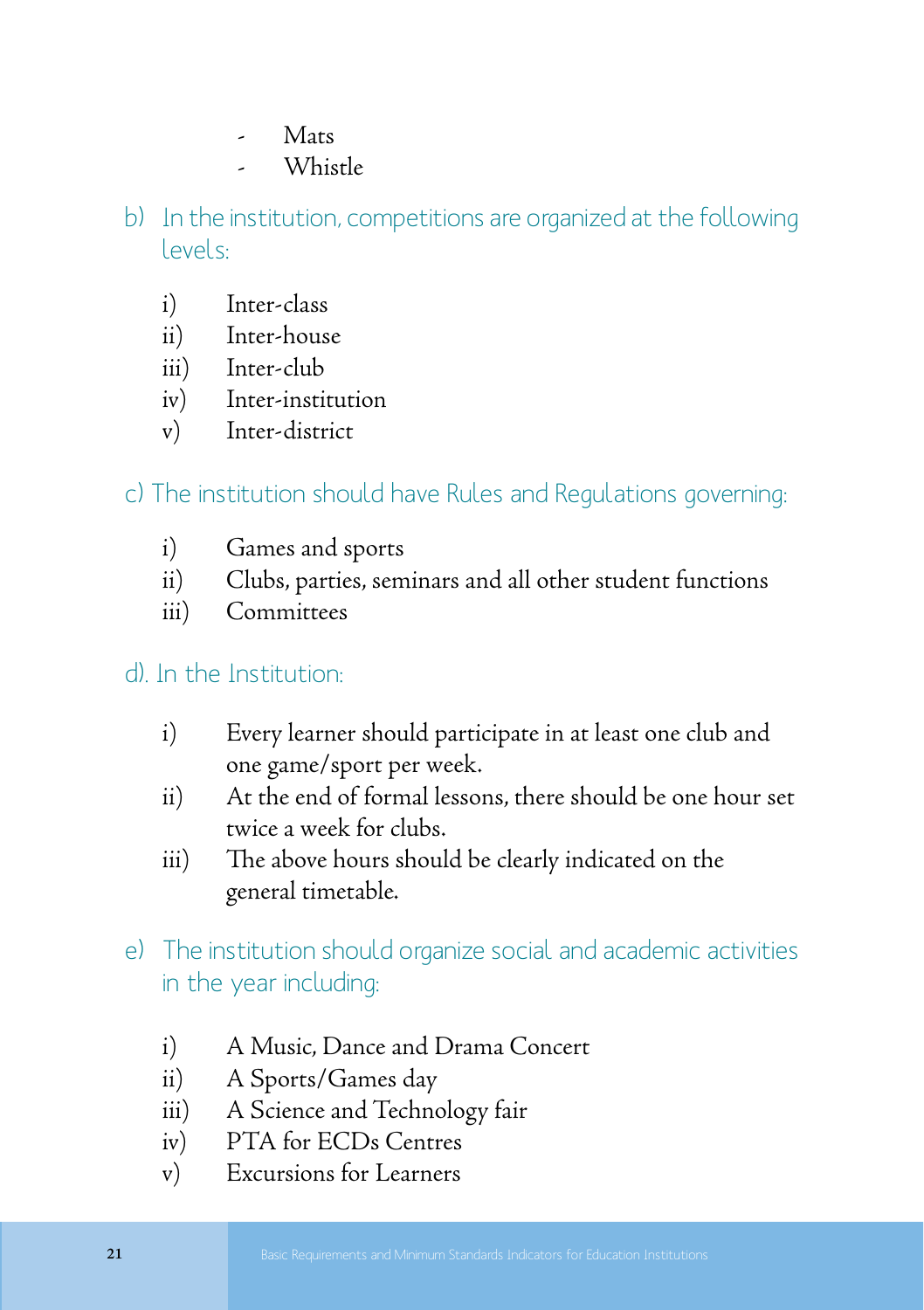### INDICATOR 6 ORGANISATION and DEVELOPMENT of LEARNERS

- a) In the institution every student receives the stipulated number of years of education.
- b) The institution has class monitors and their election guidelines.
- c) Learners' Committees: The institution has a prefects' body consisting of at least nine prefects democratically elected by the learners as follows:
	- i) A Headboy/Headgirl
	- ii) A Deputy Headboy/Headgirl
	- iii) A Prefect in charge of Academic Affairs
	- iv) A Prefect in charge of Discipline
	- v) A Prefect in charge of Co-curricular Activities
	- vi) A Prefect in charge of Health, Sanitation and Environment
	- vii) A Prefect in charge of Safety and Security
	- viii) A Prefect in charge of Religious Affairs
	- ix) A Prefect in charge of Entertainment
	- x) A Prefect in charge of Time Management

An institution can add to or remove from this list according to its needs. Institutions are advised to develop a system of peer counselors among learners.

(NB: In the case of a mixed school the head prefects and deputy shall be of opposite sex)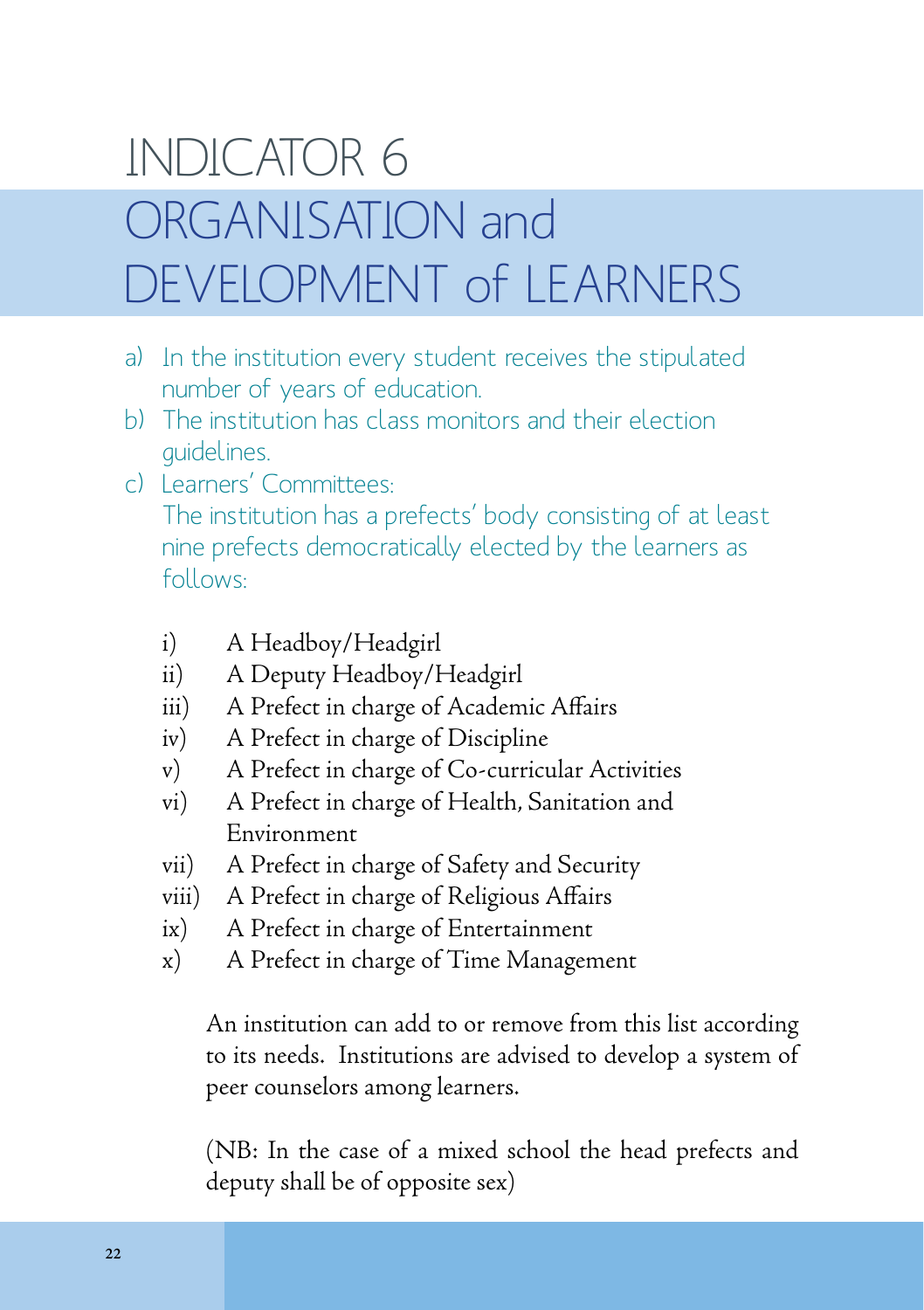- d) The institution has a Learners' Council (not for primary) with representatives from every class.
- e) The learners elect one representative from each class to the following committees:
	- i) Finance Committee
	- ii) Academic Committee
	- iii) Discipline Committee
	- iv) Co-curricular activities Committee
	- v) Health, Sanitation and Environment Committee
	- vi) Safety and Security Committee.
- f) The Committees should produce Reports/Minutes of their meetings.
- g) There should be at least two general learners' meetings each term with their student leadership.
- h) There is a class teacher for each class.
- i) There are class teacher reports for every term.
- j) The institution has a learners' suggestion box for the learners' leadership.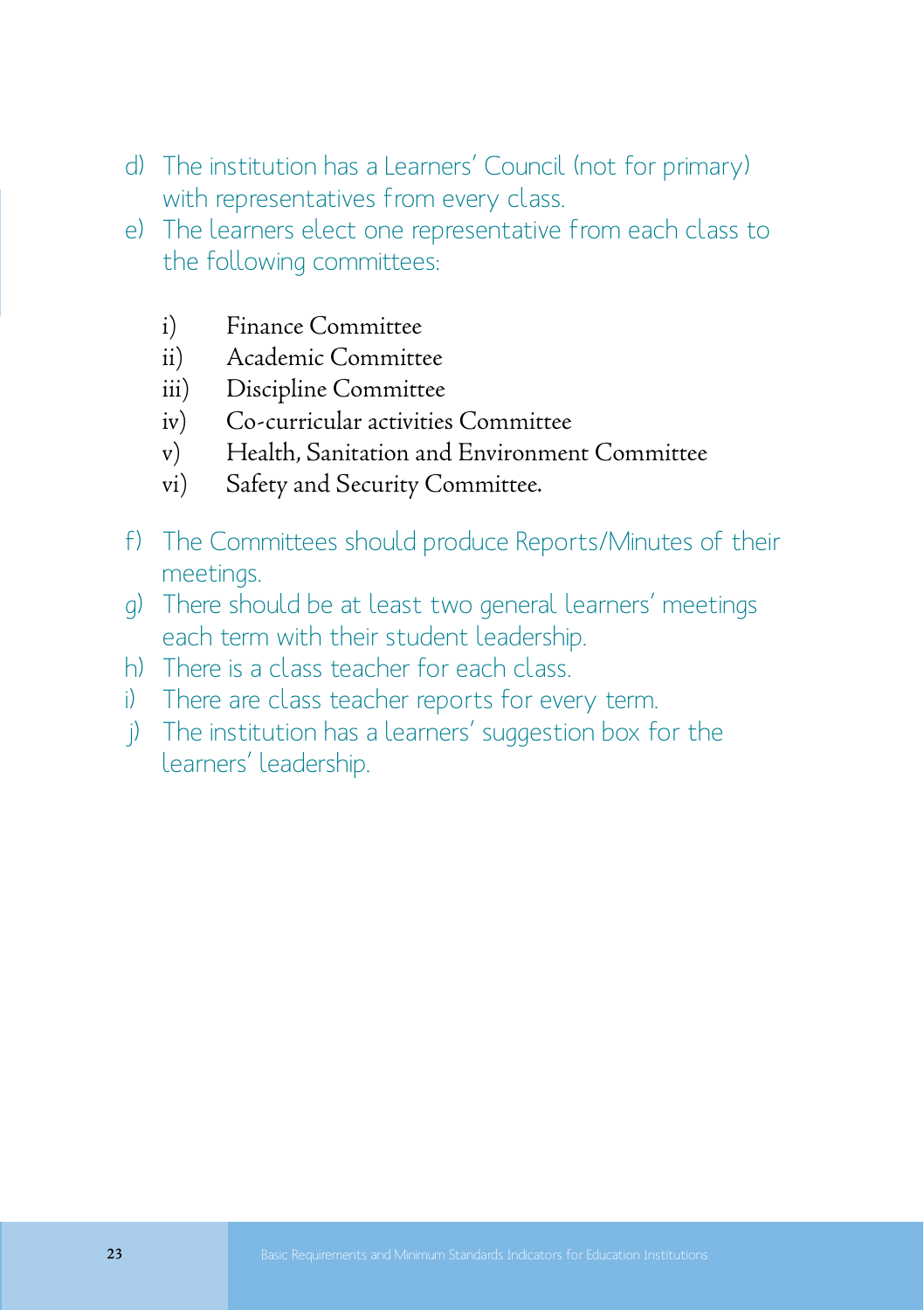## INDICATOR 7 FINANCE GENERATION and MANAGEMENT

- a) There should be a Finance system approved by the School Management Committee/Board of Governors:
	- i) A finance sub-committee of the Management Committee/Board of Governors/Governing council
	- ii) A trained institution accounts clerk/bursar (not for primary)
	- iii) An annual budget approved by BoG/SMC/GC
	- iv) A set of the following books of accounts
		- A set of analysis book
		- Vote book
		- Petty cash receipt book
		- Requisition system
		- Payment voucher
		- Learners' ledger
		- General ledger
		- Receipt book
		- Monthly bank statement
	- v) A termly trial balance by the head of institution to the School Management Committee/Board of Governors
	- vi) A termly finance report by the head of institutions to the School Management Committee/Board of Governors
	- vii) An annual audit report submitted to the School Management Committee/Board of Governors
	- viii) At least one School Management Committee/Board of Governors/Parents Teachers Association (PTA) income generating activity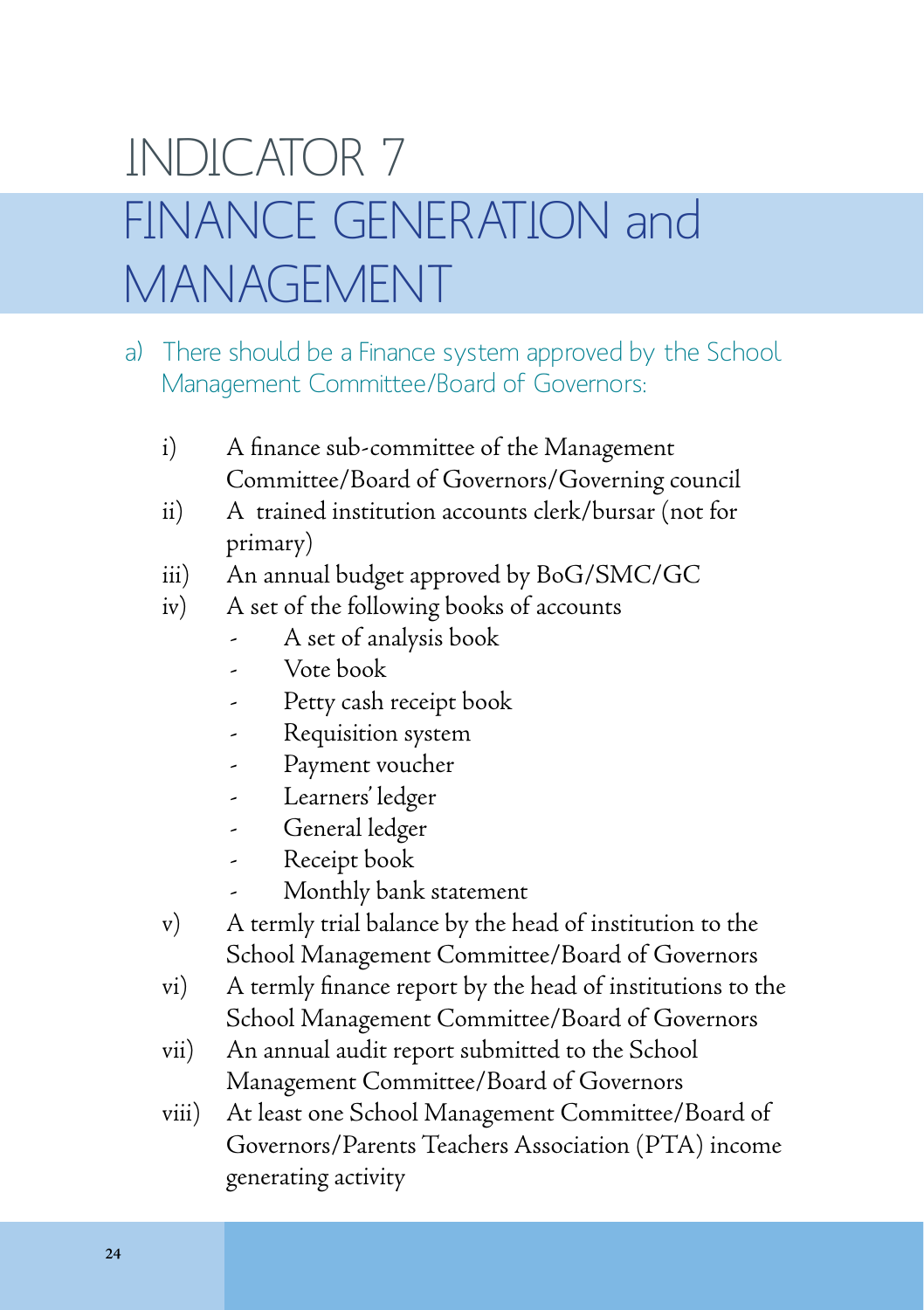- ix) A cash box/ Safe<br>x) An annual finance
- An annual finance report by the head of institution to the School Management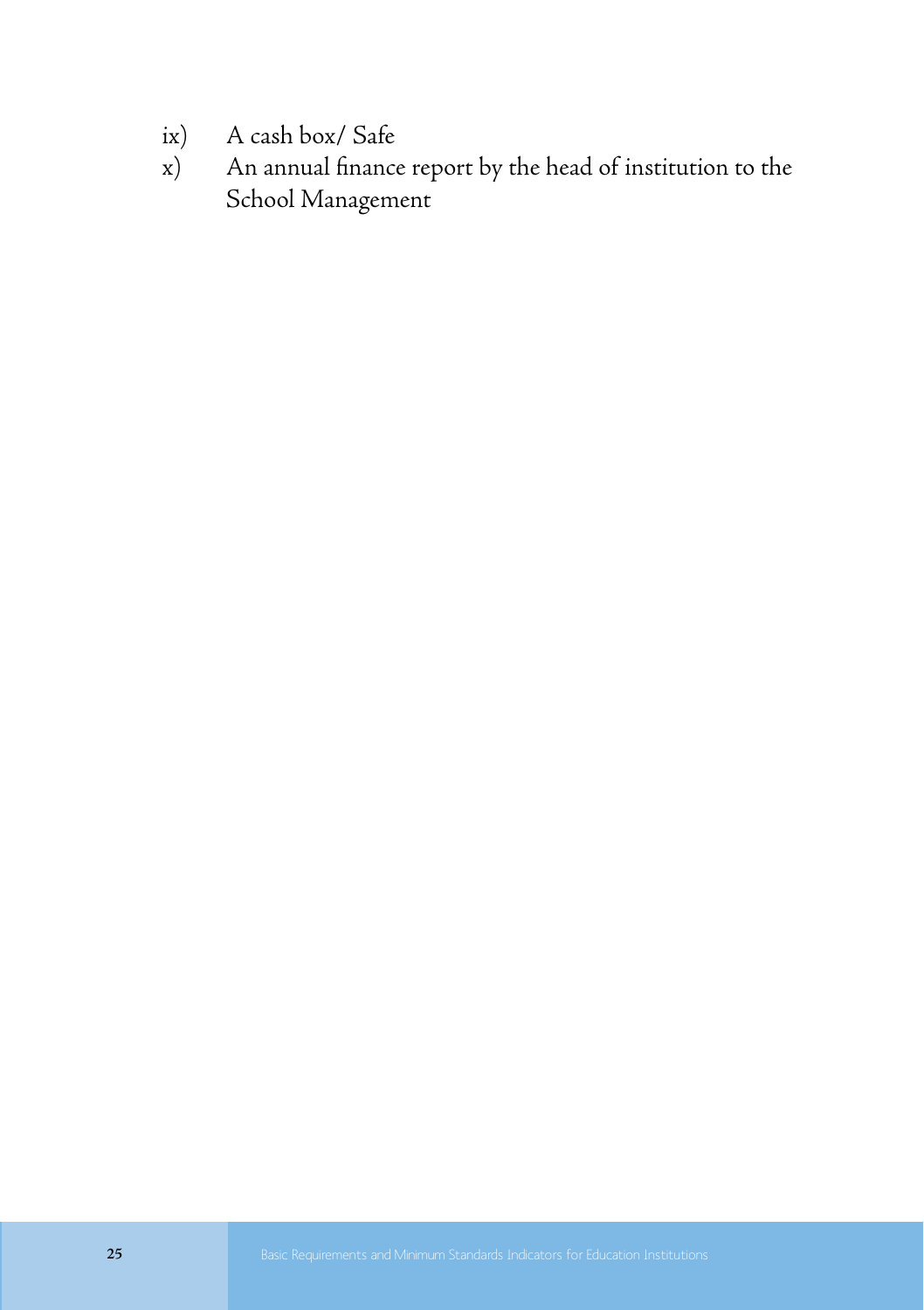# INDICATOR 8 ORGANISATION and DEVELOPMENT of INSTITUTION-PARENTS/ **COMMUNITY**

- a) Parents, community and community leaders should be invited at least once a year to attend school activities including:
	- i) A Music, Dance and Drama Concert
	- ii) A Science and Technology Fair
	- iii) A Sports and Games Day
	- iv) An emergency response show
- b) The institution arranges ONE day in a TERM (Class Day) when parents/guardians of a particular class visit their children while attending at least a lesson (not for tertiary institutions)
- c) Each class carries out at least one set piece of work for the community ONCE a term (e.g cleaning wells, cleaning roads/paths, compound cleaning, fetching water for the elderly etc.)
- d) The institution invites talented members of the community to address the learners and staff at least ONCE a TERM on any topic of development
- e) The institution should have a strategically placed public notice board
- f) The institution should have waiting/ seating facilities in the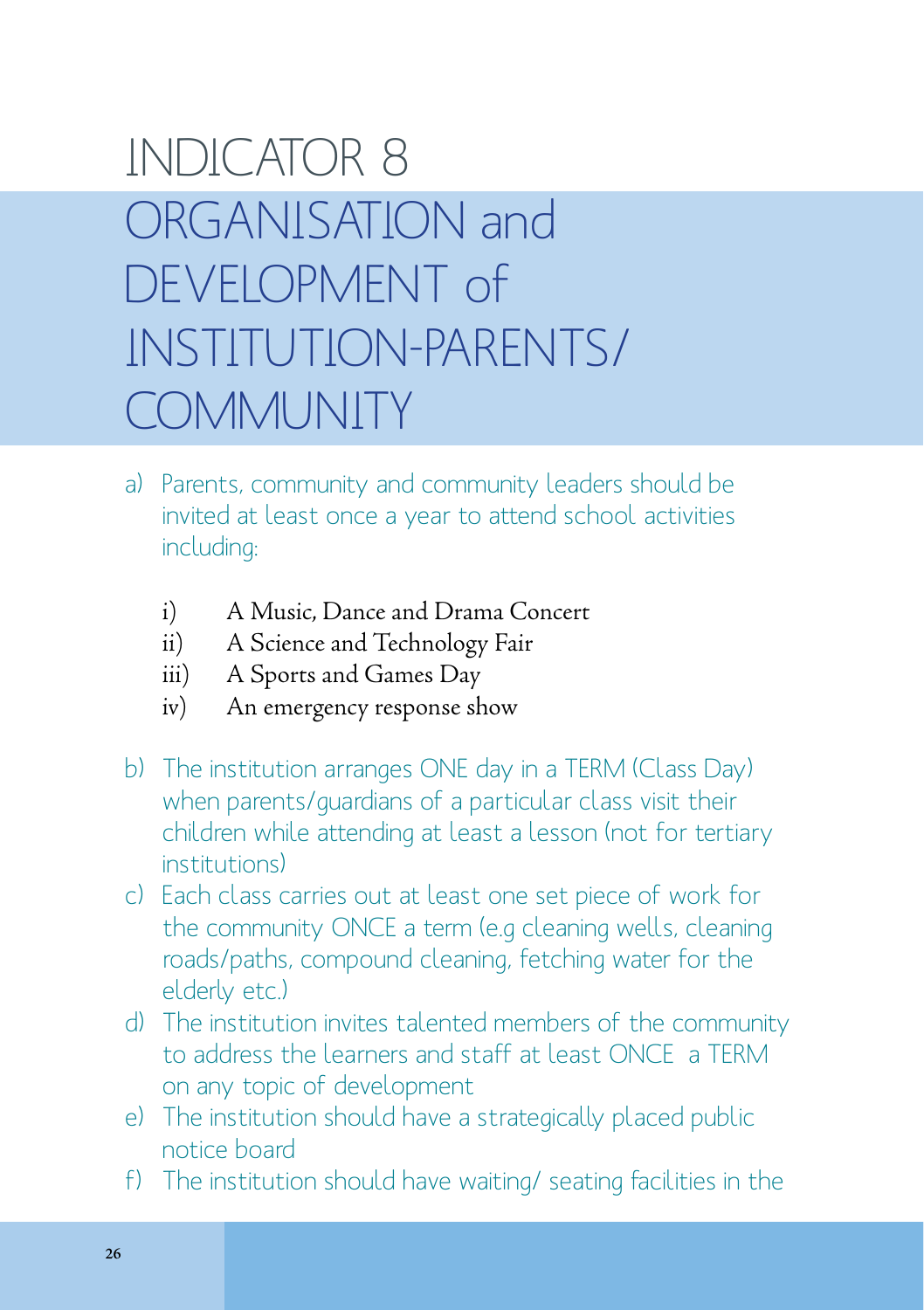head of institution's reception area.

- g) The institution organizes at least ONE general meeting a year for the parents and teachers to discuss among others:
	- i) Administration
	- ii) Teaching and learning
	- iii) Discipline issues and
	- iv) Use of school funds
- h) At the end of each term the institution issues an end of term circular letter to the parents copied to area community leaders (not for tertiary).
- i) The institution organizes ONE ORIENTATION DAY for all NEW parents and new entrants at the beginning of each year.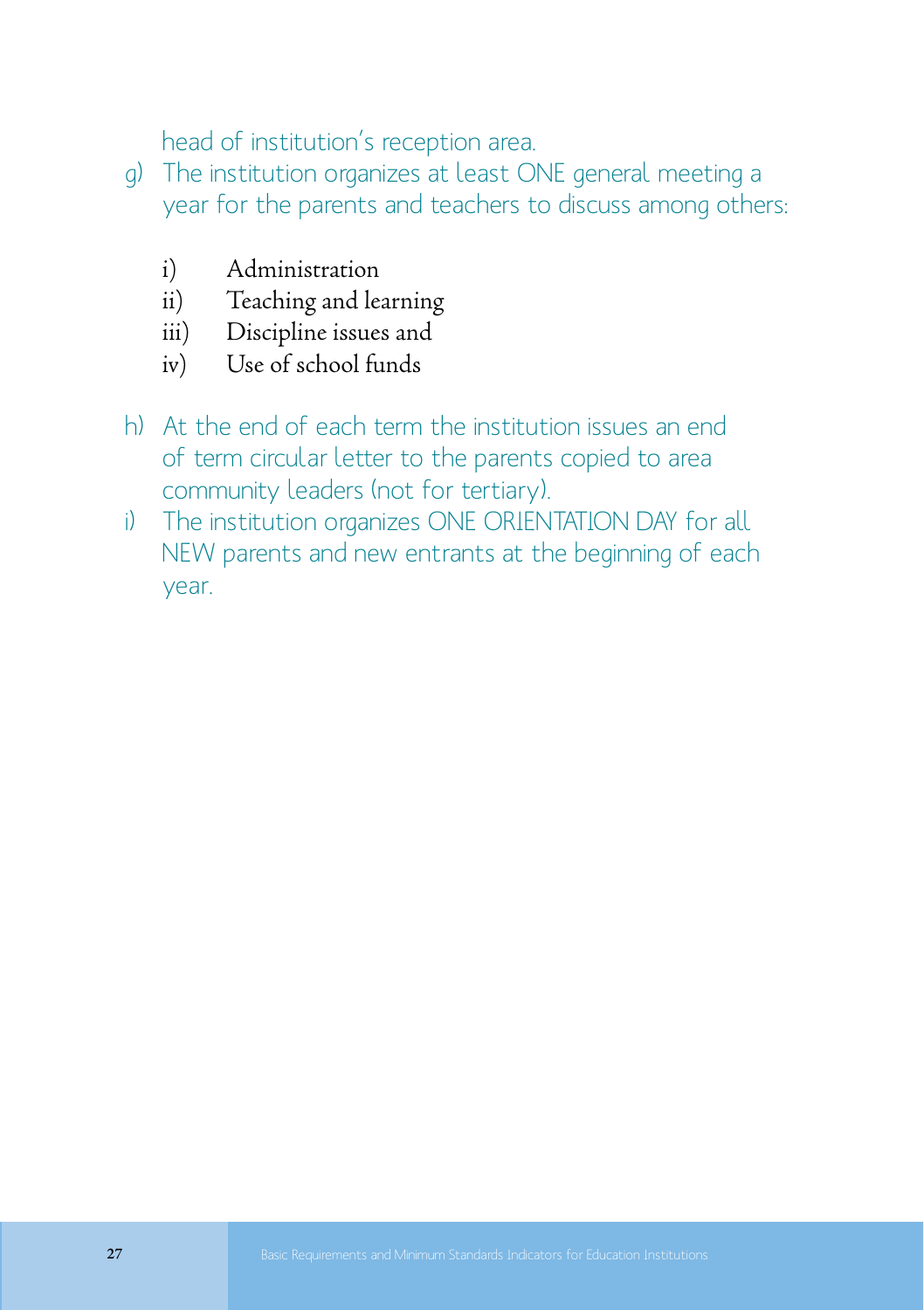### INDICATOR 9 HEALTH, SANITATION AND ENVIRONMENT ORGANISATION AND DEVELOPMENT

- a) Institution health, hygiene and sanitation and environment rules and regulations clearly displayed on all institution notice boards
- b) Food safety, rules and regulations
- c) Guidelines on the functions of the learners' and staff health, sanitation and environment committees
- d) Water for general washing and cleaning
- e) Safe drinking water for all members of the institution
- f) Washrooms and associated facilities for girls
- g) A system for managing waste and storm water
- h) Separate bathing and latrine/toilets for both male and female learners and staff
- i) Cooks medically checked after every 6 months
- j) Removal or destruction of mosquito breeding sites
- k) Use of treated curtains and bed nets (for boarding institutions)
- l) Regular spraying to control the vermin/vectors
- m) Handling of food should follow the relevant laws, safety and security guidelines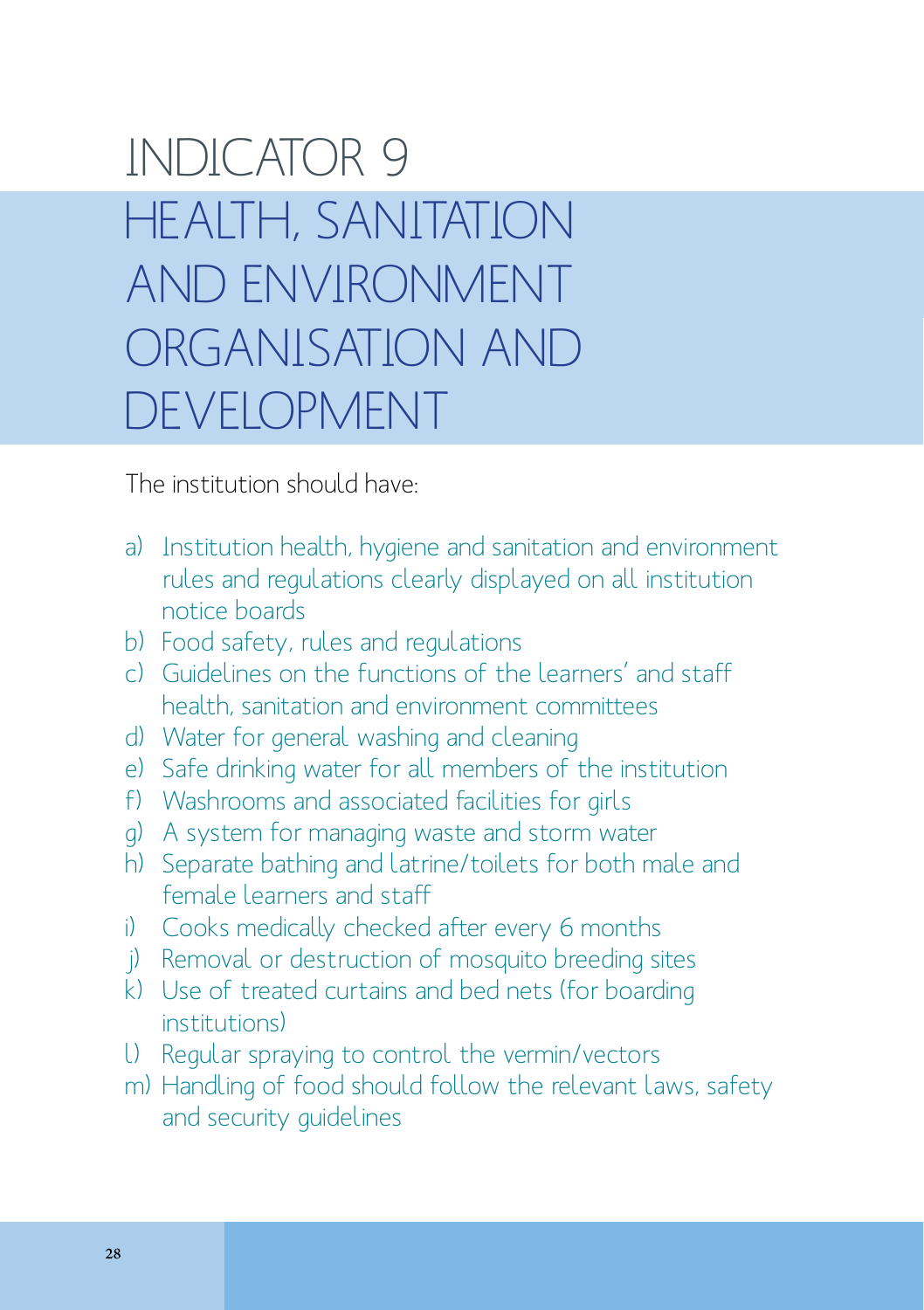### INDICATOR 10 DISCIPLINE MANAGEMENT AND DEVELOPMENT

- a) Every student gets stipulated rules and regulations with modes of punishment for non adherence attached.
- b) Career Guidance and Counseling committee (patron and prefect in charge)
- c) Provision for moral and spiritual guidance
- d) A Discipline Sub-committee of the School Management Committee/Board of Governors
- e) Reports by Discipline Committee
- f) At least one inter-class and inter-house discipline assessment every term, the results of which are announced at the end of term
- g) A trophy for discipline assessment competitions awarded to the interclass or inter house winners on a termly basis
- h) Guidelines on the functions of the student and staff discipline committees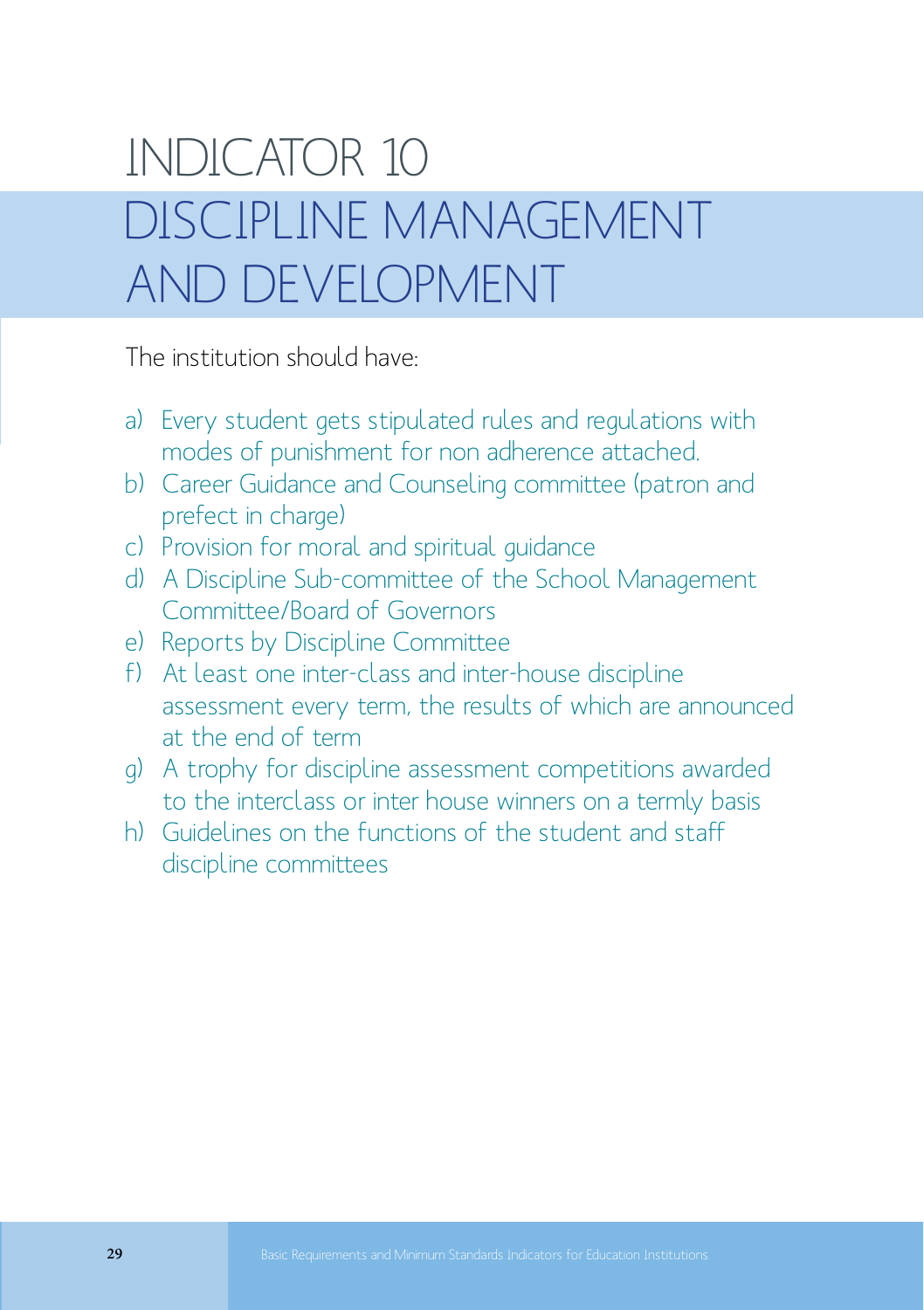## INDICATOR 11 TIME ORGANISATION AND MANAGEMENT

The institution should allocate time to include both academic and co-curricular activities.

- a) The institution should hold either a daily or weekly assembly. The weekly general assembly should be held either at the beginning or end of every week and should last not more than 40 minutes. At this assembly:
	- i) The teacher on duty is in charge
	- ii) The National Flag is raised
	- iii) The National Anthem is sung
	- iv) The School's/institution's Anthem is sung
	- v) Prayers are said
	- vi) The head of institution addresses the assembly on major institutional, national and international events and on social, economic and political issues for the learners' information/attention
- b) Alternatively, a purposeful general morning parade lasting not more than 15 minutes should be held where:
	- i) The teacher on duty is in charge
	- ii) The National Flag is raised
	- iii) The National Anthem is sung
	- iv) Prayers are said
	- v) The day's events are announced
	- vi) Health check is conducted (Primary)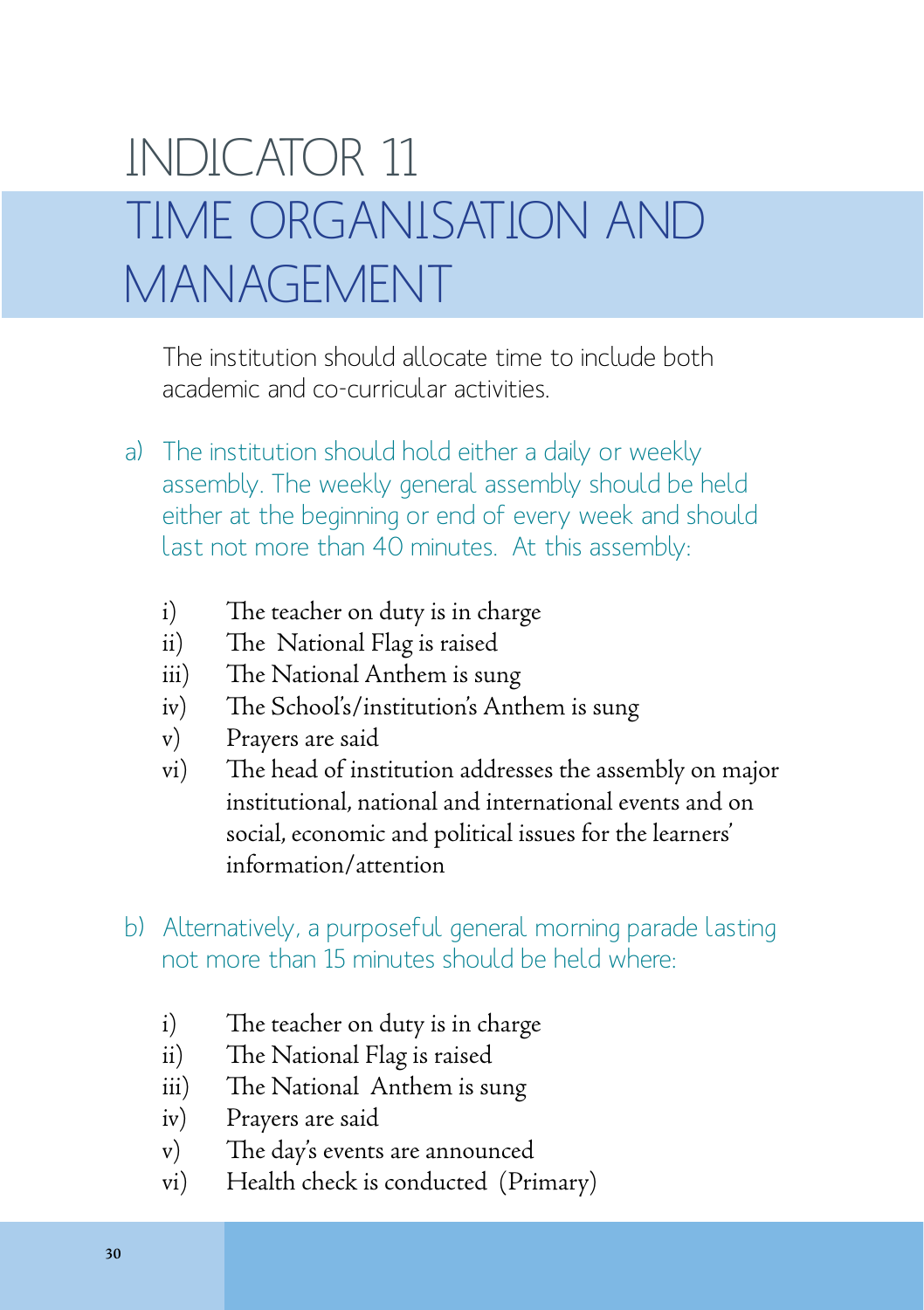- c) A mid-morning break lasting not more than 30 minutes
- d) A lunch break not lasting more than an hour
- e) A one-hour period of co-curricular activities at the end of the class lessons everyday
- f) A bell rung at the beginning of the said periods
- g) The institution should have copies of the general timetable/routine displayed in the:
	- i) Head of institution's office
	- ii) Classrooms
	- iii) Teacher's office
	- iv) Staff notice board
	- v) Student notice board
	- vi) Public notice board
	- vii) A copy of the programme for the year detailing activities and time schedule
- h) An arrival book indicating teacher's time of arrival and departure for morning and afternoon sessions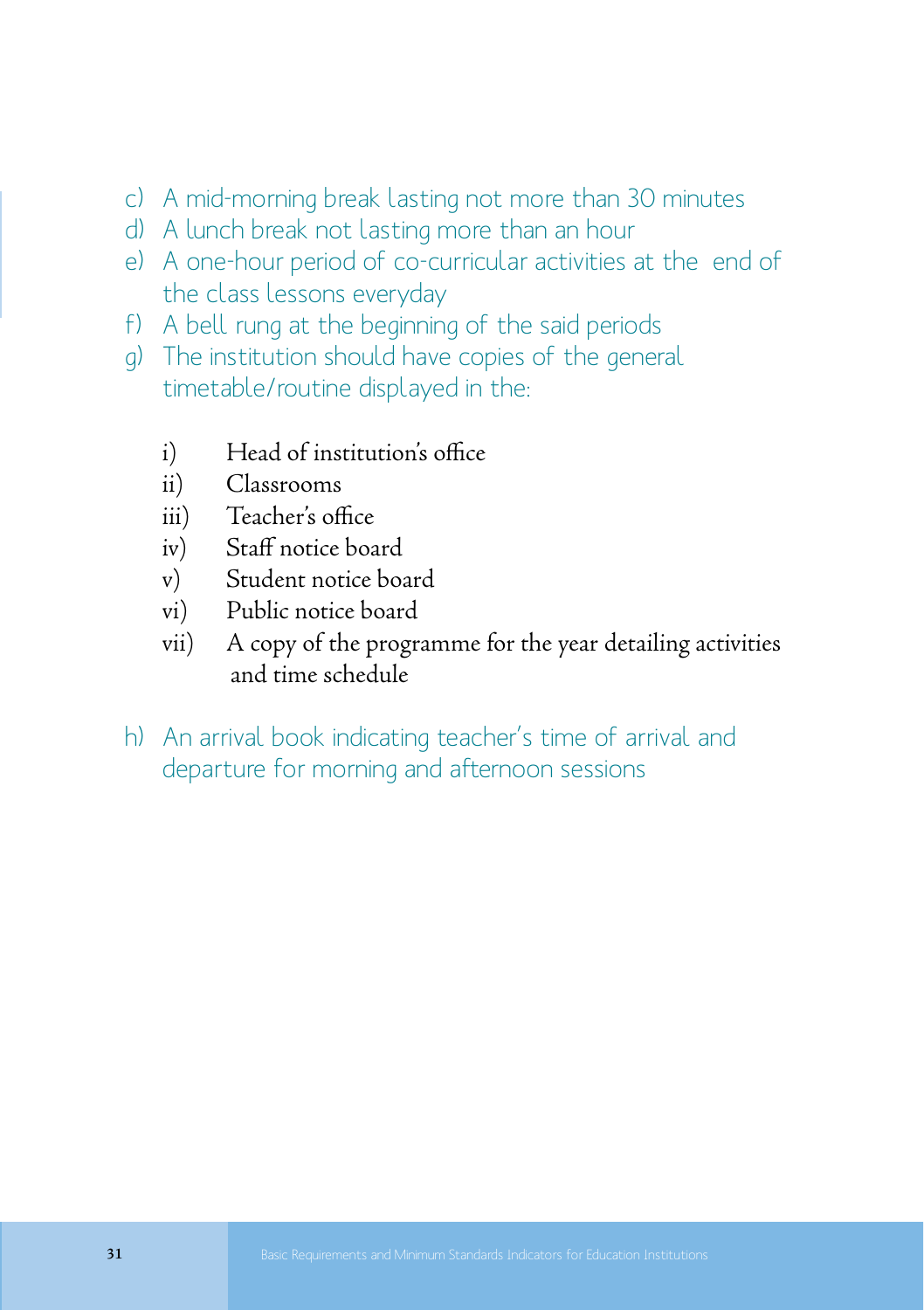# INDICATOR 12 ORGANISATION and MANAGEMENT of SCHOOL SAFETY and SECURITY

- i) Copy of the Road Safety Code
- ii) Guidelines on the functions of the staff and student Safety and Security Committees
- iii) The learners sensitized on personal and national safety and security matters at least twice a term (at the beginning and the end of term)
- iv) Organized fire drills at the beginning of term
- v) Fire fighting equipment located outside each building
- vi) A twenty-metre fire-free protection zone around the institution hedge (rural schools)
- vii) A lightening conductor/arrester
- viii) Buildings with door and window shutters
- ix) Door and window shutters with locks and bolts respectively and opening outwards
- x) Trained guards working day and night
- xi) Safety and Security school rules and regulations
- xii) Proper facility for disposing glass, metal and sanitary pads/towels
- xiii) Schools should have land titles for the land on which they are located
- xiv) All storied buildings to have emergency exits
- xv) Guidelines on Safety and Security issued by Inspector General of Police(IGP)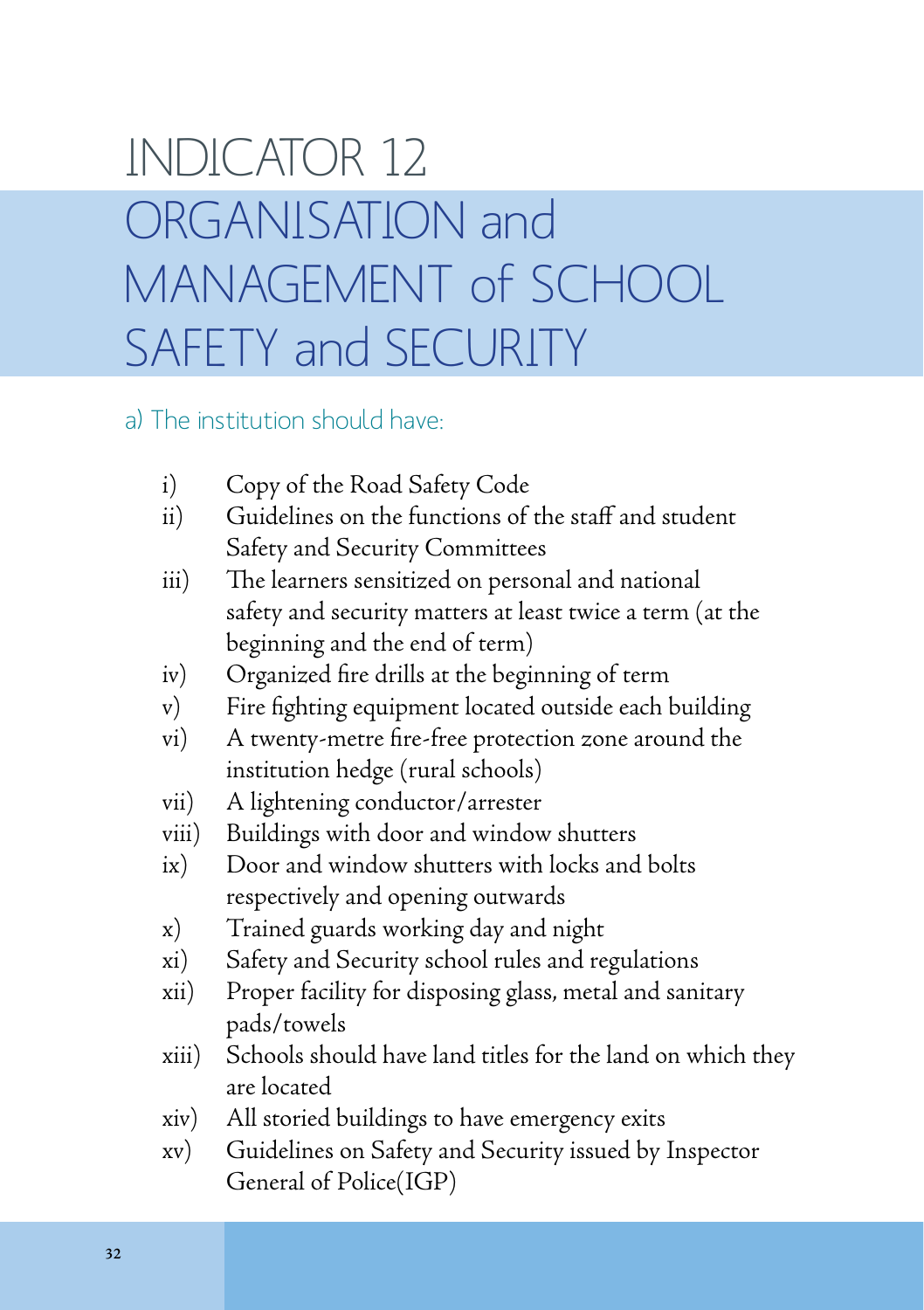- xvi) Fire detection systems e.g. smoke detectors, alarm system control panels, break glass panels or any other appropriate detection mechanism
- xvii) Fire prevention systems e. g. use of fire retardant in construction, management of storage materials, emergency plans, fool-proof safety mechanisms etc.
- xviii) Fire fighting gadgets e. g. fire extinguishers, fire sprinklers, hydrant points/rings, hose reels etc. located in appropriate places
- xix) Emergency preparedness system
	- Emergency contacts display
	- Emergency routes/evacuation plan
	- Plan for training emergency rescue teams, for swimming pools, fire etc
	- Quest emergency response information
- xx) School rules and regulations on prevention of violence and abuse
- xxi) Prevention of violence procedures
- xxii) Mechanisms for reporting abuse or violence
- xxiii) Response to cases of violence (psychosocial system, heath care counseling referrals)
- xxiv) Peer to peer support mechanism (reporting and monitoring)
- xxv) Psychosocial system e.g.
	- Spiritual and moral care
	- Life skills e.g prevention of self harm, peer abuse, abuse by adults and societal abuse
- b) The Institution institutes measures to:
	- i) Control access to its premises
	- ii) Ensure security within its premises
	- iii) Manage undisciplined and criminal minded teachers and learners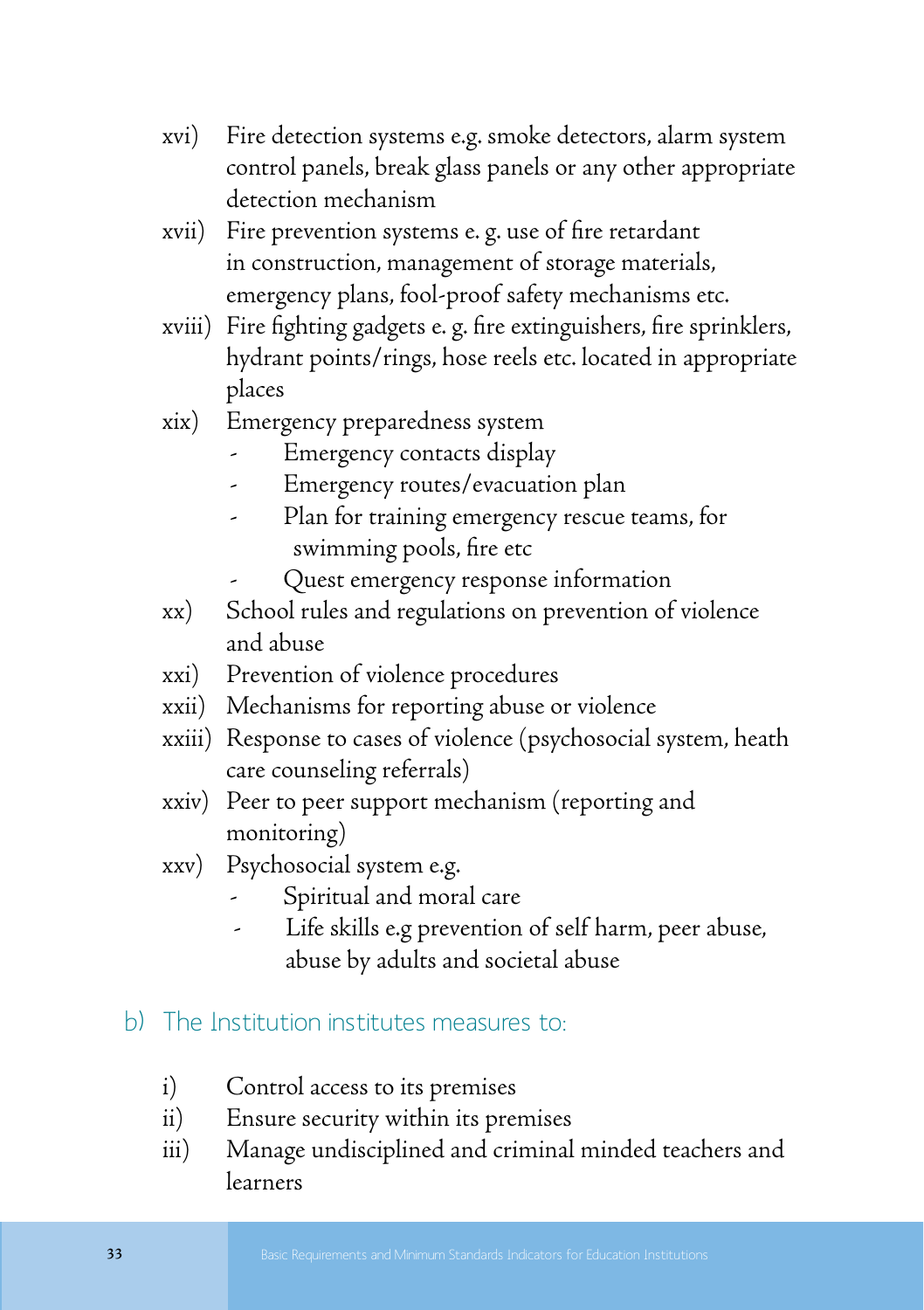- iv) Prevent crime
- v) Recruit and train guards
- vi) Ensure infrastructural safety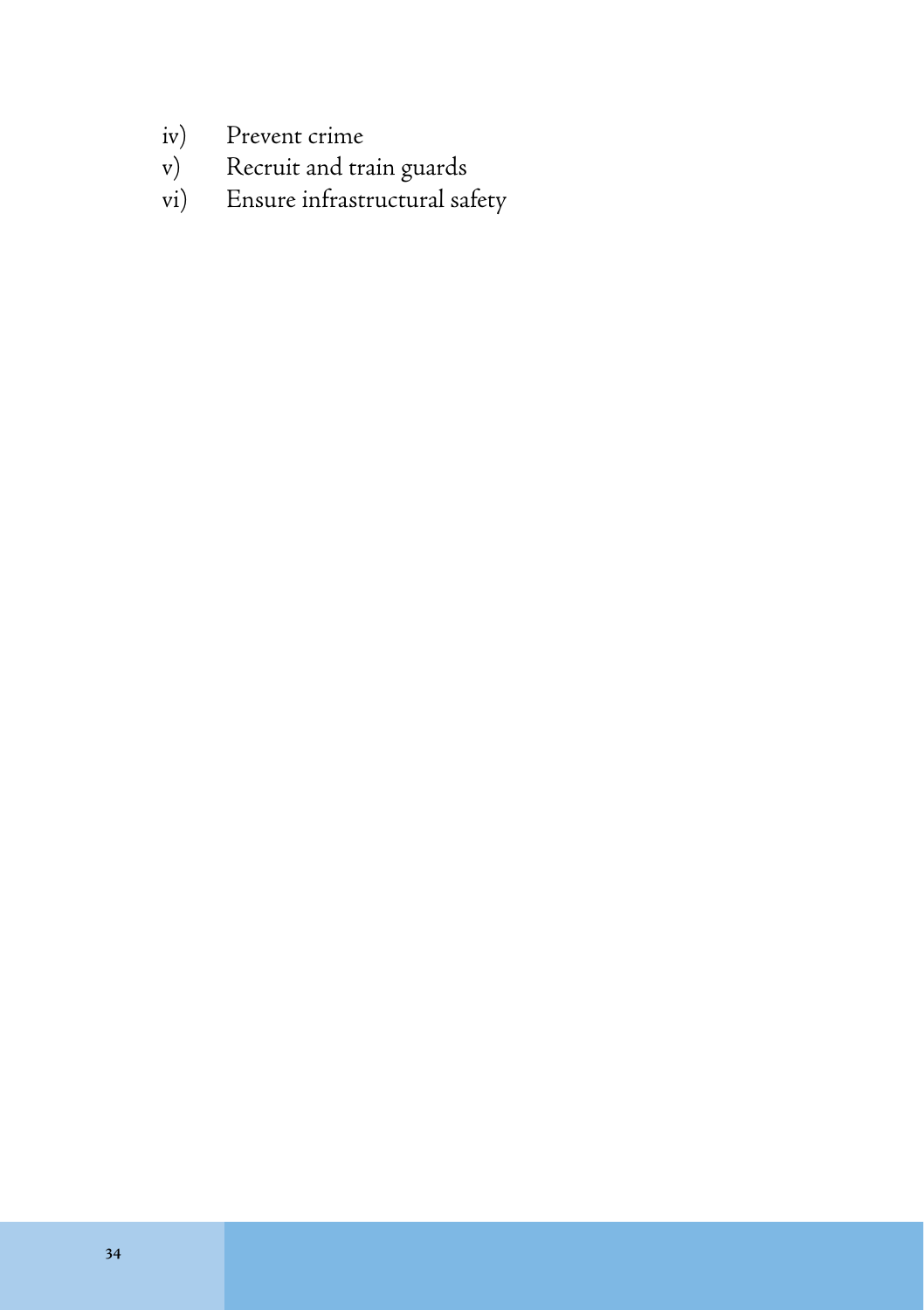# INDICATOR 13 MANAGEMENT and ORGANISATION of BOARDING FACILITIES

#### a) Facilities:

- i) Separate accommodation for each sex and age group
- ii) Single or double decker beds
- iii) 2 emergency exits in each dormitory
- iv) Laundry/washing area and drying lanes
- v) Adequate and safe lighting
- vi) Separate latrines/toilets for male and female learners within the boarding facility
- vii) Dustbins and incinerator
- viii) Separate bathing facilities for male and female learners
- ix) Secure fencing
- x) Fire protection system
- xi) Appropriate kitchen with utensils drying rack
- xii) Food storage

#### b) Relevant statutory/policy documents:

- i) Written permission to operate boarding facility from relevant authority
- ii) Proof of ownership or lease or tenancy agreement
- iii) Occupancy permit for every dormitory
- iv) Copy of the Public Health Act
- v) Copy of the Occupation Safety and Health Act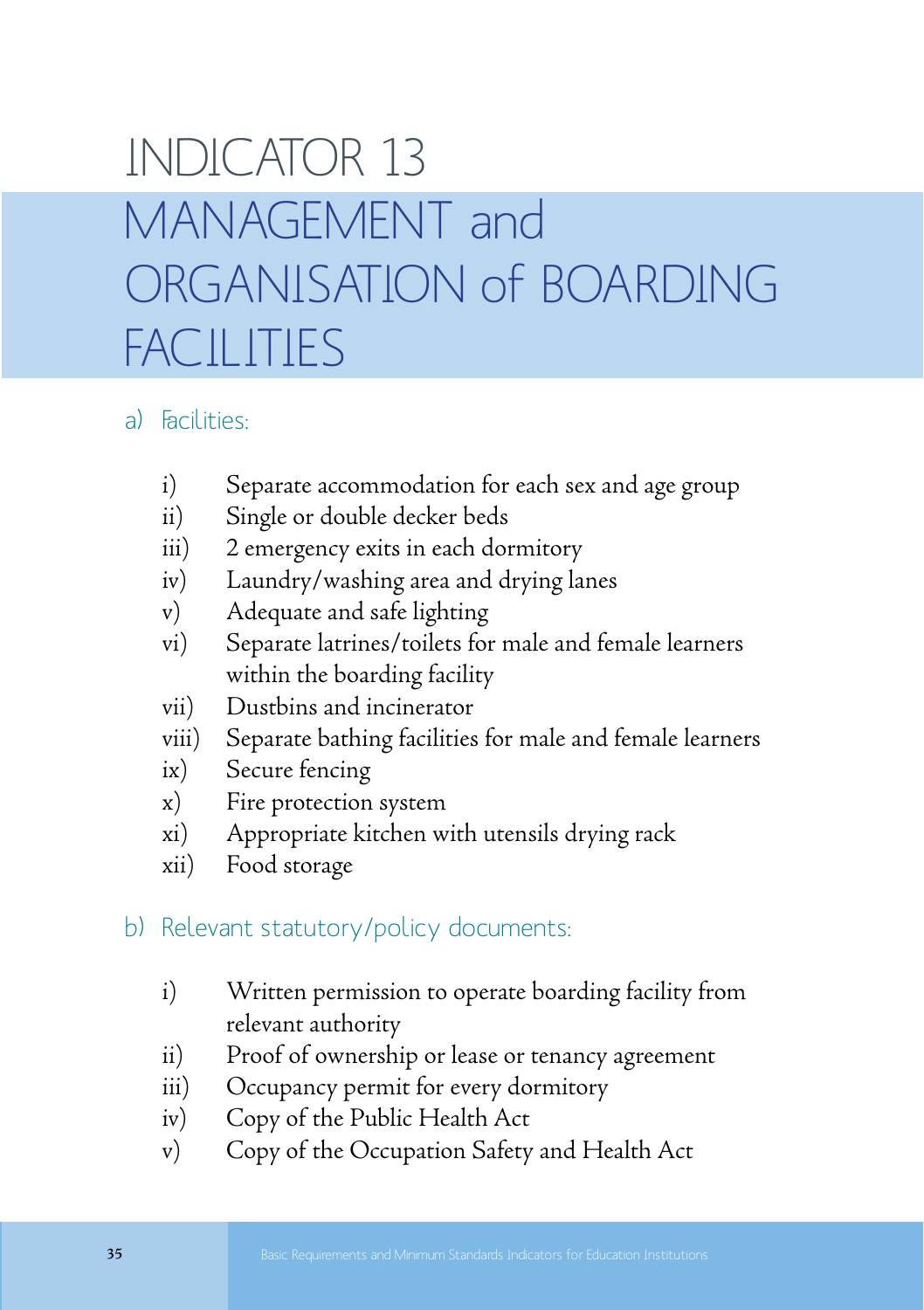#### c) Human resource:

- i) Minimum academic qualifications for matron is primary seven
- ii) Minimum age of matron is 30 years
- iii) Matrons to be examined medically every six months
- iv) School cooks to undergo medical examination every six months
- v) Guards in place on 24-hour surveillance
- vi) Guards with basic security knowledge